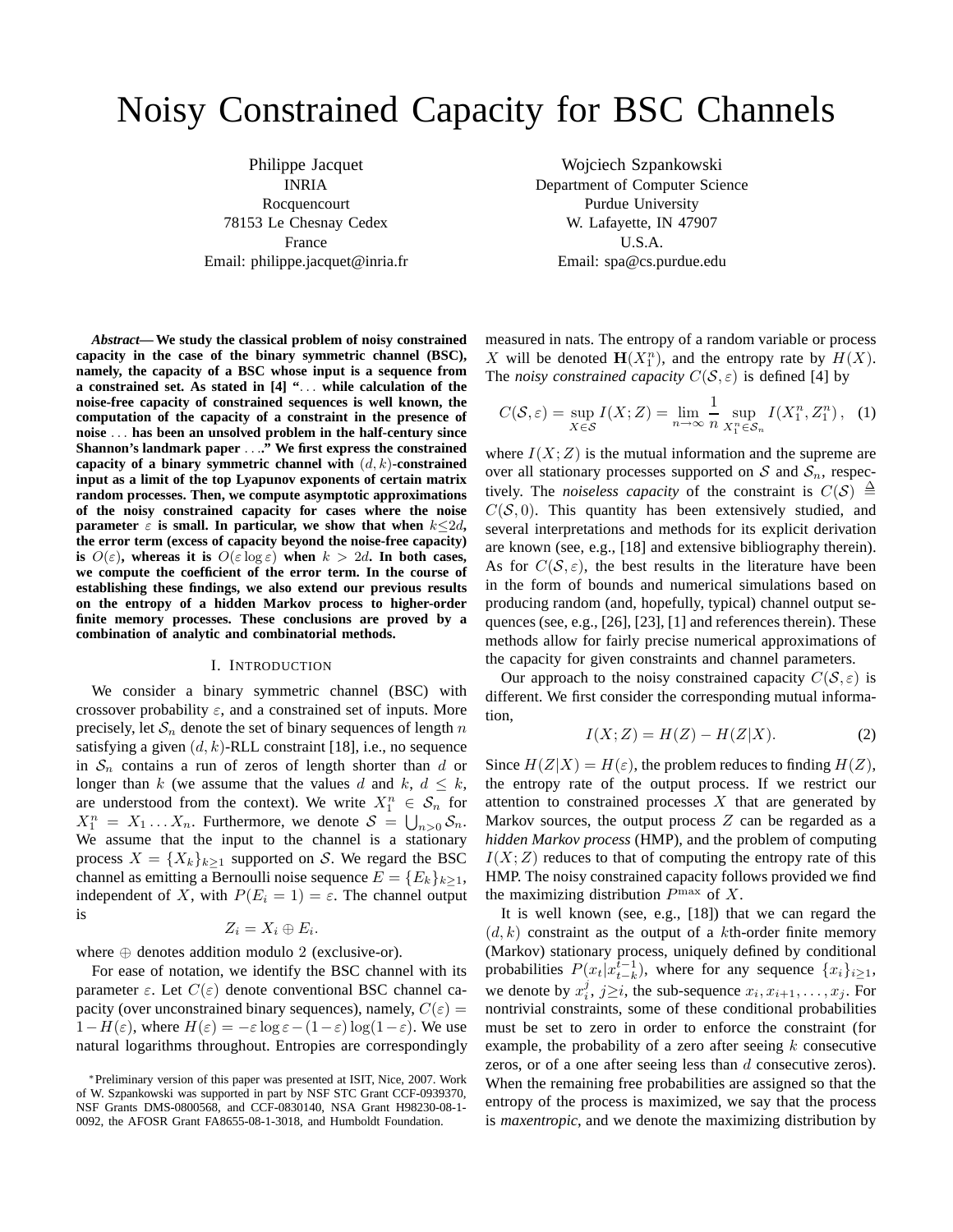$P^{\max}$ . The noiseless capacity  $C(S)$  is equal to the entropy of  $P^{\max}$  [18].

The Shannon entropy (or, simply, *entropy*) of a HMP was studied as early as [2], where the analysis suggests the intrinsic complexity of the HMP entropy as a function of the process parameters. Blackwell [2] showed an expression of the entropy in terms of a measure Q, obtained by solving an integral equation dependent on the parameters of the process. The measure is hard to extract from the equation in any explicit way. Recently, we have seen a resurgence of interest in estimating HMP entropies [7], [8], [14], [19], [20], [27]. In particular, one recent approach is based on computing the coefficients of an asymptotic expansion of the entropy rate around certain values of the Markov and channel parameters. The first result along these lines was presented in [14], where the Taylor expansion around  $\varepsilon = 0$  is studied for a binary HMP of order one. In particular, the first derivative of the entropy rate at  $\varepsilon = 0$  is expressed very compactly as a Kullback-Liebler divergence between two distributions on binary triplets, derived from the marginals of the input process  $X$ . It is also shown in [14], [15] that the entropy rate of a HMP can be expressed in terms of the top Lyapunov exponent of a random process of  $2\times 2$ matrices (cf. also [11], where the capacity of certain channels with memory is also shown to be related to top Lyapunov exponents). Further improvements, and new methods for the asymptotic expansion approach were obtained in [19], [27], and [8]. In [20] the authors express the entropy rate for a binary HMP where one of the transition probabilities is equal to zero as an asymptotic expansion including a  $O(\varepsilon \log \varepsilon)$  term. As we shall see in the sequel, this case is related to the  $(1, \infty)$ (or the equivalent  $(0, 1)$ ) RLL constraint. Analyticity of the entropy as a function of  $\varepsilon$  was studied in [7].

In Section II of this paper we extend the results of [14], [15] on HMP entropy to higher order Markov processes. We show that the entropy of a rth-order HMP can be expressed as the top Lyapunov exponent of a random process of matrices of dimensions  $2^r \times 2^r$  (cf. Theorem 1). As an additional result of this work, of interest on its own, we derive the asymptotic expansion of the HMP entropy rate around  $\varepsilon = 0$ for the case where all transition probabilities are positive (cf. Theorem 2). In particular, we derive an expression for the first derivative of the entropy rate as the Kullback-Liebler divergence between two distributions on  $2r+1$ -tuples, again generalizing the formula for  $r=1$  [14]. The results of Section II are applied, in Section III, to express the noisy constrained capacity as a limit of top Lyapunov exponents of certain matrix processes. These exponents, however, are notoriously difficult to compute [25]. Hence, as in the case of the entropy of HMPs, it is interesting to study asymptotic expansions of the noisy constrained capacity. In Section III-B, we study the asymptotics of the noisy constrained capacity, and we show that for  $(d, k)$  constraints with  $k \leq 2d$ , we have  $C(S, \varepsilon) = C(S) + K \varepsilon + O(\varepsilon^2 \log \varepsilon)$ , where K is a well characterized constant. On the other hand, when  $k > 2d$ , we have  $C(S, \varepsilon) = C(S) + L \varepsilon \log \varepsilon + O(\varepsilon)$ , where, again, L is an explicit constant. The latter case covers the  $(0, 1)$  constraint (and also the equivalent  $(1, \infty)$  constraint). Our formula for the constant  $L$  in this case is consistent with the one derived from the results of [20]. Preliminary results of this paper were presented in [16].

We also remark that recently Han and Marcus [9], [10] reached similar conclusions and obtained some generalizations using different methodology.

# II. ENTROPY OF HIGHER ORDER HMPS

Let  $X = \{X_i\}_{i \geq 1}$  be an *r*th-order stationary *finite memory (Markov) process* over a binary alphabet  $A = \{0, 1\}$ . The process is defined by the set of conditional probabilities  $P(X_t = 1 | X_{t-r}^{t-1} = a_1^r), a_1^r \in A^r$ . The process is equivalently interpreted as the Markov chain of its *states*  $s_t = X_{t-r}^{t-1}$ ,  $t > 0$  (we assume  $X_{-r+1}^0$  is defined and distributed according to the stationary distribution of the process).<sup>1</sup> Clearly, a transition from a state  $u \in A^r$  to a state  $v \in A^r$  can have positive probability only if u and v satisfy  $u_2^r = v_1^{r-1}$ , in which case we say that (u, v) is an *overlapping* pair. The *noise process*  $E = \{E_i\}_{i \geq 1}$  is Bernoulli (binary i.i.d.), independent of X, with  $P(E_i=1) = \varepsilon$ . Finally, the HMP is

$$
Z = \{Z_i\}_{i \ge 1}, \quad Z_i = X_i \oplus E_i, \ i \ge 1. \tag{3}
$$

Let  $\tilde{Z}_i = (Z_i, Z_{i+1}, \ldots, Z_{i+r-1})$  and  $\tilde{E}_i =$  $(E_i, \ldots, E_{i+r-1})$ . Also, for  $e \in \{0, 1\}$ , let  $E_i^e$  $\frac{e}{i}$  =  $(e, E_i, \ldots, E_{i+r-1})$ . We next compute<sup>2</sup> the probability of  $\tilde{Z}_1^n := Z_1^{n+r-1}$ . From the definitions of X and  $\tilde{E}$ , we have

$$
P(\tilde{Z}_1^n, \tilde{E}_n) = \sum_{e \in \mathcal{A}} P(\tilde{Z}_1^n, \tilde{E}_n, E_{n-1} = e)
$$
(4)  
= 
$$
\sum_{e \in \mathcal{A}} P(\tilde{Z}_1^{n-1}, Z_{n+r-1}, E_{n-1} = e, \tilde{E}_n)
$$
  
= 
$$
\sum_{e \in \mathcal{A}} P(Z_{n+r-1}, E_{n+r-1} | \tilde{Z}_1^{n-1}, \tilde{E}_{n-1}^e) P(\tilde{Z}_1^{n-1}, \tilde{E}_{n-1}^e)
$$
  
= 
$$
\sum_{e \in \mathcal{A}} P(E_{n+r-1}) P_X(\tilde{Z}_n \oplus \tilde{E}_n | \tilde{Z}_{n-1} \oplus \tilde{E}_{n-1}^e) P(\tilde{Z}_1^{n-1}, \tilde{E}_{n-1}^e).
$$

Observe that in the last line the transition probabilities  $P_X(\cdot|\cdot)$ are with respect to the original Markov chain.

We next derive, from (4), an expression for  $P(\tilde{Z}_1^n)$  as a product of matrices extending our earlier work [14], [15]. In what follows, vectors are of dimension  $2<sup>r</sup>$  or  $r$ , and matrices are of dimensions  $2^r \times 2^r$ . We denote *row* vectors by bold lowercase letters, matrices by bold uppercase letters, and we let  $\mathbf{1} = [1, \ldots, 1]$ ; superscript t denotes transposition. Entries in vectors and matrices are indexed by vectors in  $A<sup>r</sup>$ . Let for  $\mathbf{a}_i \in \mathcal{A}^r$ 

$$
\mathbf{p}_n = [P(\tilde{Z}_1^n, \tilde{E}_n = \mathbf{a}_1), P(\tilde{Z}_1^n, \tilde{E}_n = \mathbf{a}_2) \dots P(\tilde{Z}_1^n, \tilde{E}_n = \mathbf{a}_{2^r})]
$$

be a vector of dimension  $2^r$ , and let  $\mathbf{M}(\tilde{Z}_n | \tilde{Z}_{n-1})$  be a  $2^r \times 2^r$ matrix defined as follows: if  $(e_{n-1}, e_n) \in \mathcal{A}^r \times \mathcal{A}^r$  is an

<sup>&</sup>lt;sup>1</sup>We generally use the term "finite memory process" for the first interpretation, and "Markov chain" for the second.

 $2$ In general, the measures governing probability expressions will be clear from the context. In cases when confusion is possible, we will explicitly indicate the measure, e.g.,  $P_X$ .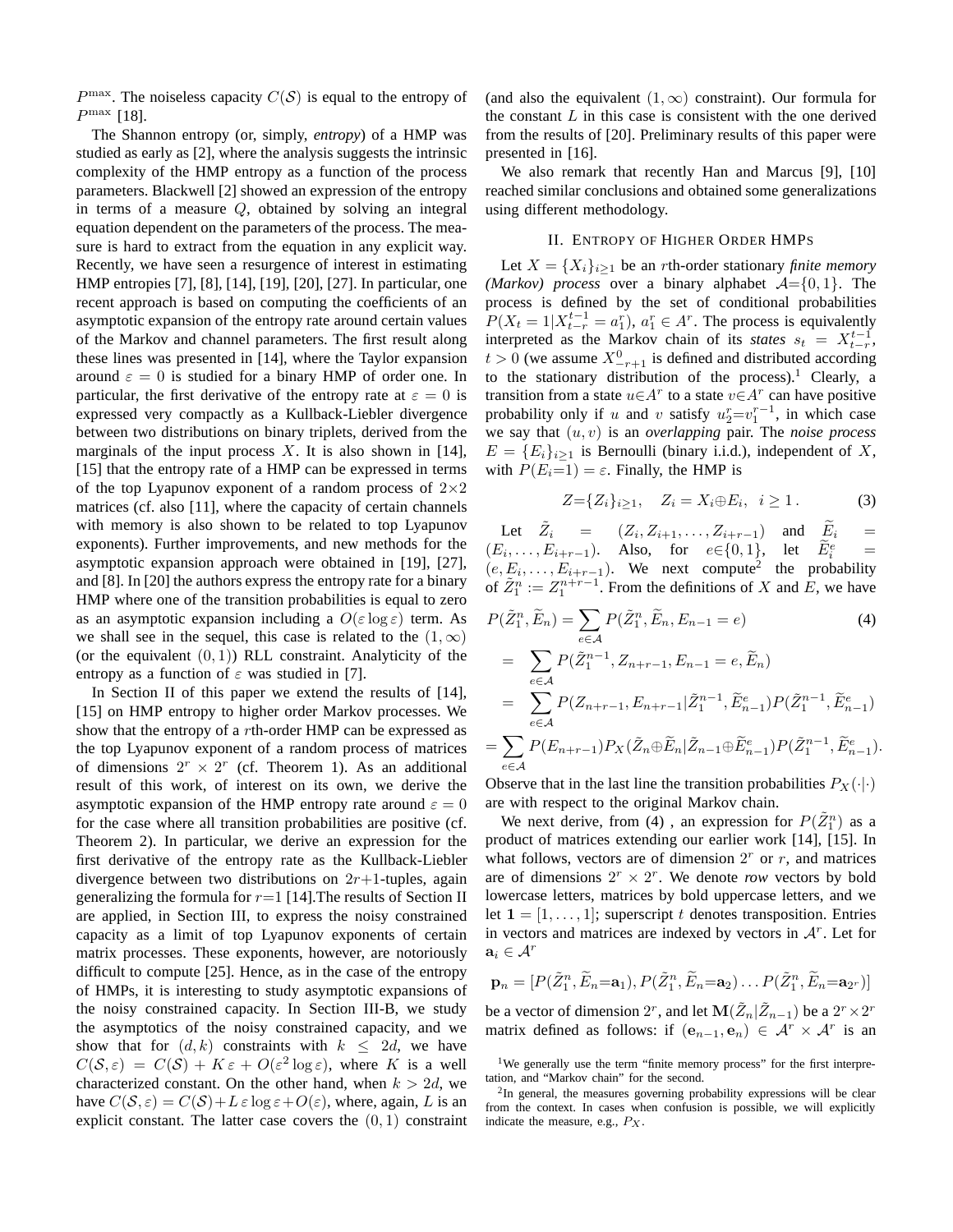overlapping pair, then the entry  $(e_{n-1}, e_n)$  of  $\mathbf{M}(\tilde{Z}_n | \tilde{Z}_{n-1})$ is

$$
\mathbf{M}_{\mathbf{e}_{n-1},\mathbf{e}_n}(\tilde{Z}_n|\tilde{Z}_{n-1}) = P_X(\tilde{Z}_n \oplus \mathbf{e}_n|\tilde{Z}_{n-1} \oplus \mathbf{e}_{n-1}) P(\tilde{E}_n = \mathbf{e}_n).
$$
\n(5)

All other entries are zero. Clearly,  $\mathbf{M}(\tilde{Z}_n | \tilde{Z}_{n-1})$  is a random matrix, drawn from a set of  $2^{r+1}$  possible realizations.

With these definitions, it follows from (4) that

$$
\mathbf{p}_n = \mathbf{p}_{n-1} \mathbf{M}(\tilde{Z}_n | \tilde{Z}_{n-1}).
$$
 (6)

Since  $P(\tilde{Z}_1^n) = \mathbf{p}_n \mathbf{1}^t = \sum_{\mathbf{e} \in \mathcal{A}^r} P(\tilde{Z}_1^n, \tilde{E}_n = \mathbf{e}), \text{ after}$ iterating (6), we obtain

$$
P(\tilde{Z}_1^n) = \mathbf{p}_1 \mathbf{M}(\tilde{Z}_2 | \tilde{Z}_1) \cdots \mathbf{M}(\tilde{Z}_n | \tilde{Z}_{n-1}) \mathbf{1}^t. \tag{7}
$$

The joint distribution  $P(Z_1^n)$  of the HMP, presented in (7), has the form  $p_1A_n1^t$ , where  $A_n$  is the product of the first n−1 random matrices of the process

$$
\mathcal{M} = \mathbf{M}(\tilde{Z}_2 | \tilde{Z}_1), \mathbf{M}(\tilde{Z}_3 | \tilde{Z}_2), \dots, \mathbf{M}(\tilde{Z}_n | \tilde{Z}_{n-1}), \dots
$$
 (8)

Applying a subadditive ergodic theorem, and noting that  $\mathbf{p}_1 \mathbf{A}_n \mathbf{1}^t$  is a matrix norm of  $\mathbf{A}_n$  (indeed, both  $\mathbf{p}_1$  and  $\mathbf{1}^t$ are positive and **A** is nonnegative, hence  $p_1A_n1^t$  satisfies the conditions for a matrix norm, as already observed in [11]) is readily proved that  $n^{-1} \mathbf{E}[-\log P_Z(Z_1^n)]$  must converge to a constant ξ known as the *top Lyapunov exponent* of the random process  $M$  (cf. [5], [21], [25]). This leads to the following theorem.

*Theorem 1:* The entropy rate of the HMP Z of (3) satisfies

$$
H(Z) = \lim_{n \to \infty} \mathbf{E} \left[ -\frac{1}{n} \log P_Z(Z_1^{n+r}) \right]
$$
  
= 
$$
\lim_{n \to \infty} \frac{1}{n} \mathbf{E} \left[ -\log \left( \mathbf{p}_1 \mathbf{M}(\tilde{Z}_2 | \tilde{Z}_1) \cdots \mathbf{M}(\tilde{Z}_n | \tilde{Z}_{n-1}) \mathbf{1}^t \right) \right] = \xi,
$$

where  $\xi$  is the top Lyapunov exponent of the process  $\mathcal M$  of (8).

Theorem 1 and its derivation generalize the results, for  $r = 1$ , of [14], [15], [27], [28]. It is known that computing top Lyapunov exponents is hard (maybe infeasible), as shown in [25]. Therefore, we shift our attention to asymptotic approximations.

We consider the entropy rate  $H(Z)$  for the HMP Z as a function of  $\varepsilon$  for *small*  $\varepsilon$ . In order to derive expressions for the entropy rate, we resort to the following formal definition (which was also used in entropy computations in [13] and [15]):

$$
R_n(s,\varepsilon) = \sum_{z_1^n \in \mathcal{A}^n} P_Z^s(z_1^n),\tag{9}
$$

.

where  $s$  is a real (or complex) variable, and the summation is over all binary *n*-tuples. In the sequel, we write  $P_Z(z_1^n)$  for  $P(z_1^n)$  to distinguish it from  $P_X(z_1^n)$ . It is readily verified that

$$
\mathbf{H}(Z_1^n) = \mathbf{E}\left[-\log P_Z(Z_1^n)\right] = -\left.\frac{\partial}{\partial s}R_n(s,\varepsilon)\right|_{s=1}.\tag{10}
$$

The entropy of the underlying Markov sequence is

$$
\mathbf{H}(X_1^n) = -\left. \frac{\partial}{\partial s} R_n(s, 0) \right|_{s=1}
$$

Furthermore, let  $\mathbf{P} = [p_{\mathbf{e}_i, \mathbf{e}_j}]_{\mathbf{e}_i, \mathbf{e}_j \in \mathcal{A}^r}$  be the transition matrix of the underlying rth order Markov chain, and let  $\pi$  =  $[\pi_{e}]_{e \in \mathcal{A}^r}$  be the corresponding stationary distribution . Define also  $\mathbf{P}(s) = [p_{\mathbf{e}_i,\mathbf{e}_j}^s]_{\mathbf{e}_i,\mathbf{e}_j \in \mathcal{A}^r}$  and  $\boldsymbol{\pi}(s) = [\pi_\mathbf{e}^s]_{\mathbf{e} \in \mathcal{A}^r}$ . Then

$$
R_n(s,0) = \sum_{z^n} P_X^s(z_1^n) = \pi(s) \mathbf{P}(s)^{n-1} \mathbf{1}^t \tag{11}
$$

which is entirely defined on the underlying Markov process  $X$ .

Using a formal Taylor expansion near  $\varepsilon = 0$ , we write

$$
R_n(s,\varepsilon) = R_n(s,0) + \varepsilon \left. \frac{\partial}{\partial \varepsilon} R_n(s,\varepsilon) \right|_{\varepsilon=0} + O(g(n)\varepsilon^2), \tag{12}
$$

where  $g(n)$  is the second derivative of  $R_n(s, \varepsilon)$  with respect to  $\varepsilon$ , computed at some  $\varepsilon'$ , provided these derivatives exist (the dependence on  $n$  stems from (9)).

Using analyticity at  $\varepsilon = 0$  (cf. [7], [15]), we find

$$
\mathbf{H}(Z_1^n) = \mathbf{H}(X_1^n) - \varepsilon \frac{\partial^2}{\partial s \partial \varepsilon} R_n(s, \varepsilon) \Big|_{\substack{\varepsilon = 0, \\ s = 1}} + O(g(n)\varepsilon^2)
$$

$$
= \mathbf{H}(X_1^n) - \varepsilon \frac{\partial}{\partial s} \frac{\partial}{\partial \varepsilon} \sum_{z_1^n} P_Z^s(z_1^n) \Big|_{\substack{\varepsilon = 0, \\ s = 1}} + O(g(n)\varepsilon^2). \tag{13}
$$

To compute the linear term in the Taylor expansion (13), we differentiate with respect to s, and evaluate at  $s = 1$ . Proceeding in analogy to the derivation in [14], we obtain the following result basically proved in [15], so we omit details here.

*Theorem 2:* If the conditional symbol probabilities in the finite memory (Markov) process  $X$  satisfy

$$
P(a_{r+1} | a_1^r) > 0
$$

for all  $a_1^{r+1} \in \mathcal{A}^{r+1}$ , then the entropy rate of Z for small  $\varepsilon$  is 1

$$
H(Z) = \lim_{n \to \infty} \frac{1}{n} H_n(Z^n) = H(X) + f_1(P_X)\varepsilon + O(\varepsilon^2), \tag{14}
$$

where, denoting by  $\bar{z}_i$  the Boolean complement of  $z_i$ , and  $\tilde{z}^{2r+1} = z_1 \dots z_r \overline{z}_{r+1} z_{r+2} \dots z_{2r+1}$ , we have

$$
f_1(P_X) = \sum_{z_1^{2r+1}} P_X(z_1^{2r+1}) \log \frac{P_X(z_1^{2r+1})}{P_X(z_1^{2r+1})}
$$
  
=  $\mathbb{D}\left(P_X(z_1^{2r+1})||P_X(z_1^{2r+1})\right)$ . (15)

Here,  $\mathbb{D}(\cdot||\cdot)$  is the Kullback-Liebler divergence, applied here to distributions on  $A^{2r+1}$  derived from the marginals of X.

A question arises about the asymptotic expansion of the entropy  $H(Z)$  when some of the conditional probabilities are zero. Clearly, when some transition probabilities are zero, then certain sequences  $x_1^n$  are not reachable by the Markov process, which provides the link to constrained sequences.

**Example 1**. Consider a Markov chain with the following transition probabilities

$$
\mathbf{P} = \left[ \begin{array}{cc} 1-p & p \\ 1 & 0 \end{array} \right] \tag{16}
$$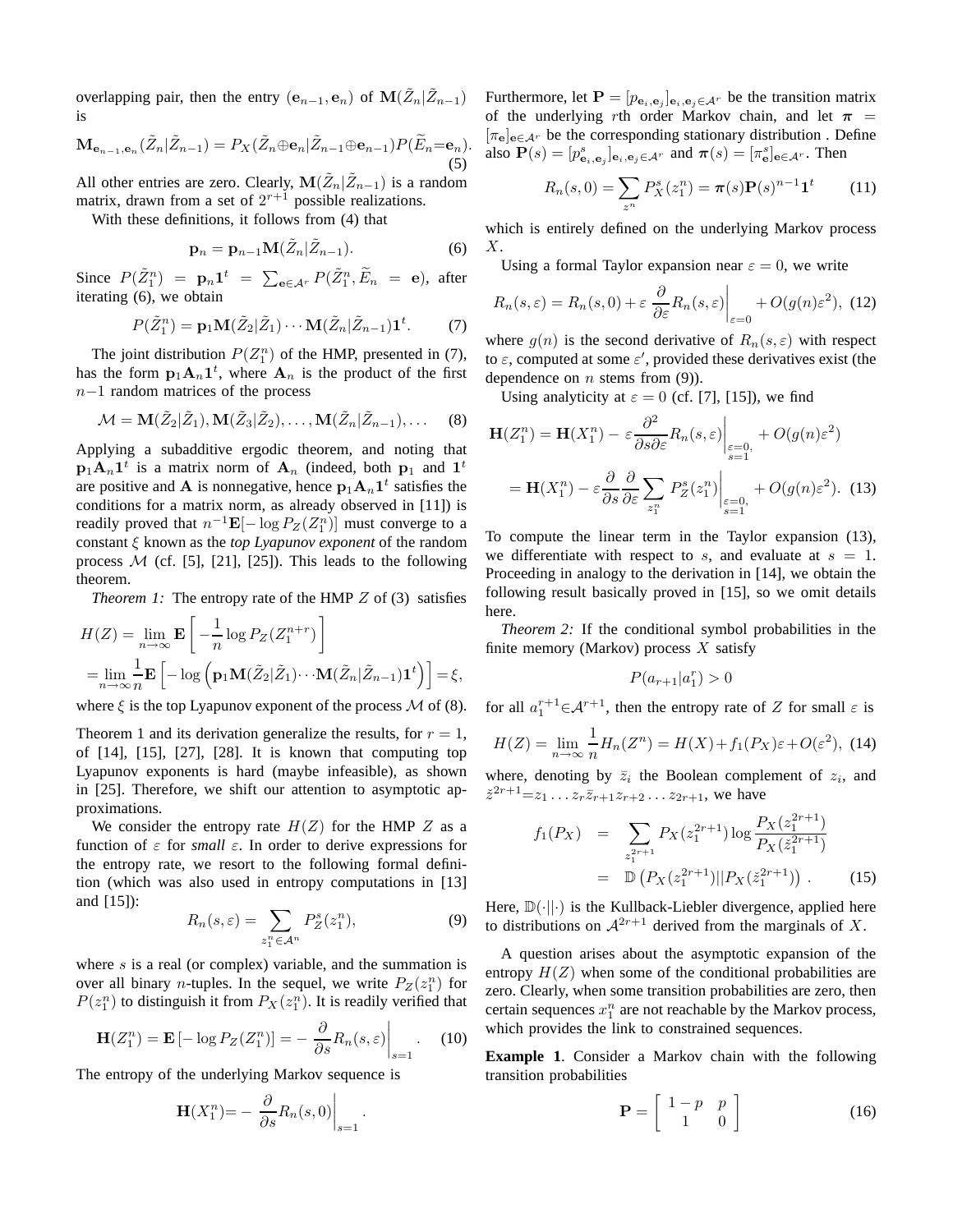where  $0 \leq p \leq 1$ . This process generates sequences satisfying the  $(1, \infty)$  constraint (or, under a different interpretation of rows and columns, the equivalent  $(0, 1)$  constraint). The output sequence Z, however, will generally not satisfy the constraint. The probability of the constraint-violating sequences at the output of the channel is a polynomial in  $\varepsilon$ , which will generally contribute a term  $O(\varepsilon \log \varepsilon)$  to the entropy rate  $H(Z)$  when  $\varepsilon$ is small. This was already observed in [20] for the transition matrix  $P$  as in (16), where it was shown that

$$
H(Z) = H(X) - \frac{p(2-p)}{1+p} \varepsilon \log \varepsilon + O(\varepsilon) \tag{17}
$$

as  $\varepsilon \to 0$ .

In this paper, in Section IV and Appendix A we prove the following generalization of Theorem 2 for  $(d, k)$  sequences.

*Theorem 3:* Let Z be a HMM. Then, in general

$$
H(Z) = H(X) - f_0(P_X)\varepsilon \log \varepsilon + f_1(P_X)\varepsilon + O(\varepsilon^2 \log \varepsilon)
$$
\n(18)

for some  $f_0(P_X)$  and  $f_1(P_X)$ .

Observe that if all transition probabilities of  $X$  are positive, then  $f_0(P_X) = 0$  and the coefficient  $f_1(P_X)$  at  $\varepsilon$  is presented in Theorem 2. The coefficient  $f_0(P_X)$  is derived in Section IV for HMM representing a  $(d, k)$  sequences, and for the maximizing distribution is presented in Theorems 5 and 6.

We should point out, that recently Han and Marcus [9] showed that in general for any HMM

$$
H(Z) = H(X) - f_0(P_X)\varepsilon \log \varepsilon + O(\varepsilon)
$$

which is further generalized in [10] to

$$
H(Z) = H(X) - f_0(P_X)\varepsilon \log \varepsilon + f_1(P)\varepsilon + O(\varepsilon^2 \log \varepsilon)
$$

when at least one of the transition probabilities in the Markov chain is zero.

# III. CAPACITY OF THE NOISY CONSTRAINED SYSTEM

We now apply the results on HMPs to the problem of noisy constrained capacity.

## *A. Capacity as a Lyapunov Exponent*

Recall that  $I(X;Z) = H(Z) - H(\varepsilon)$  and, by Theorem 1, when X is a Markov process, we have  $H(Z) = \xi(P_X)$ where  $\xi(P_X)$  is the top Lyapunov exponent of the process  $\{M(\tilde{Z}_i|\tilde{Z}_{i-1})\}_{i>0}$ . In [3] it is proved that the process optimizing the mutual information can be approached by a sequence of Markov representations of increasing order. Therefore, as a direct consequence of this fact and Theorem 1 we conclude the following.

*Theorem 4:* The noisy constrained capacity  $C(S, \varepsilon)$  for a  $(d, k)$  constraint through a BSC channel of parameter  $\varepsilon$  is given by

$$
C(S, \varepsilon) = \lim_{r \to \infty} \sup_{P_X^{(r)}} \xi(P_X^{(r)}) - H(\varepsilon)
$$
 (19)

where  $P_X^{(r)}$  denotes the probability law of an *r*th-order Markov process generating the  $(d, k)$  constraint S.

Clearly, estimating the top Lyapunov exponents in (19) is computationally prohibitively expensive, if possible. Therefore, we next turn our attention to asymptotic expansions of  $C(S, \varepsilon)$  near  $\varepsilon = 0$ .

# *B. Asymptotic Behavior*

A nontrivial constraint will necessarily have some zerovalued conditional probabilities. Therefore, the associated HMP will not be covered by Theorem 2, but rather by Theorem 3. For  $(d, k)$  sequences we have

$$
H(Z) = H(X) - f_0(P_X)\varepsilon \log \varepsilon + f_1(P_X)\varepsilon + O(\varepsilon^2 \log \varepsilon)
$$
\n(20)

for some  $f_0(P_X)$  and  $f_1(P_X)$  where  $P_X$  is the underlying Markov process. Since  $H(\varepsilon) = -\varepsilon \log \varepsilon + \varepsilon - O(\varepsilon^2)$  for small  $\varepsilon$ , we obtain

$$
C(S, \varepsilon) = \sup_{X \in \mathcal{S}} H(Z) - \varepsilon \log \varepsilon + \varepsilon - O(\varepsilon^2).
$$

We need to find the maximizing distribution to estimate the capacity. We shall prove in Section IV.D that this maximizing distribution is actually the maxentropic distribution  $P^{\max}$ (maximizing the entropy of the underlying Markov process). However, this introduces additional error term  $O(\varepsilon^2 \log^2 \varepsilon)$ which exceeds the error term  $O(\varepsilon^2 \log \varepsilon)$  of the entropy estimation in Theorem 3 The same result was established by Han and Marcus [9], [10] using different methodology. In summary, we are led to

$$
C(S, \varepsilon) = C(S) - (1 - f_0(P_X^{\max}))\varepsilon \log \varepsilon + (f_1(P_X^{\max}) - 1)\varepsilon + O(\varepsilon^2 \log^2 \varepsilon)
$$
 (21)

where  $C(S)$  is the capacity of noiseless RLL system. Various methods exist to derive  $C(S)$  [18]. In particular, one can write [18], [24]  $C(S) = -\log \rho_0$ , where  $\rho_0$  is the smallest real root of

$$
\sum_{\ell=d}^{k} \rho_0^{\ell+1} = 1.
$$
 (22)

Our goal is to derive explicit expressions for  $f_0(P_X^{\text{max}})$  and  $f_1(P_X^{\text{max}})$  for  $(d, k)$  sequences. For example, we will show in Theorem 5 below that for some RLL constraints, we have  $f_0(P_X^{\text{max}}) = 1$  in (21), hence the noisy constrained capacity is of the form  $C(S, \varepsilon) = C(S) + O(\varepsilon)$ . In Theorem 6 below we derive also  $f_1(P_X^{\text{max}})$ .

We apply the same approach as in previous section, that is, we use the auxiliary function  $R_n(s, \varepsilon)$  defined in (9). To start, we find a simpler expression for  $P_Z(z_1^n)$ . Summing over the number of errors introduced by the channel, we find

$$
P_Z(z_1^n) = P_X(x_1^n)(1 - \varepsilon)^n + \varepsilon (1 - \varepsilon)^{n-1} \sum_{i=1}^n P_X(x_1^n \oplus e_i)
$$

plus the error term  $O(\varepsilon^2)$  (resulting from two or more errors), where  $e_j = (0, \ldots, 0, 1, 0, \ldots, 0) \in \mathcal{A}^n$  with a 1 at position j. Let  $B_n \subseteq \mathcal{A}^n$  denote the set of sequence  $z_1^n$  at Hamming distance one from  $S_n$ , and  $C_n = \mathcal{A}^n \setminus (\mathcal{S}_n \cup B_n)$ . Notice that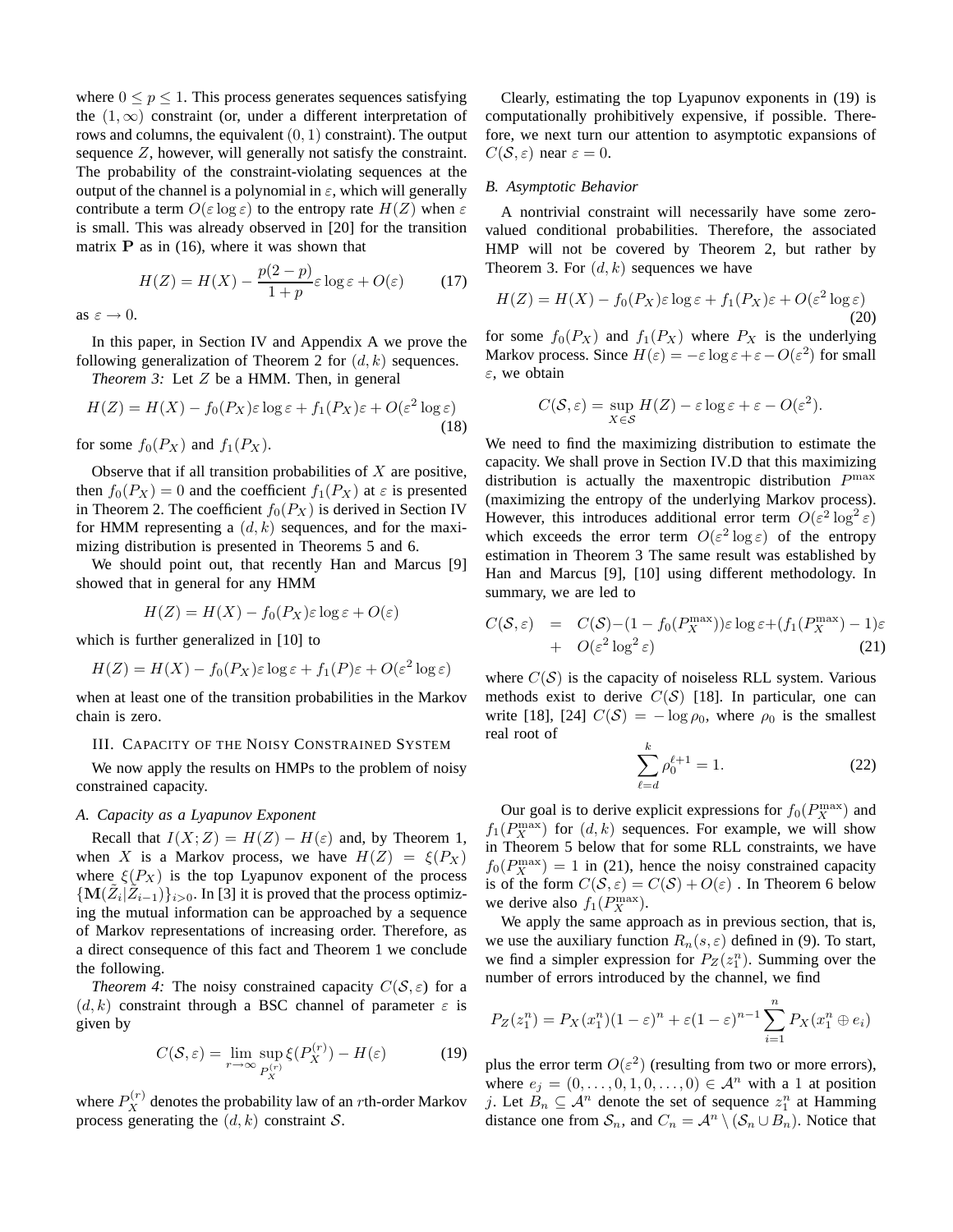sequences in  $C_n$  are at distance at least two from  $S_n$ , and contribute the  $O(\varepsilon^2)$  term. From the above, we conclude

$$
R_n(s, \varepsilon) = \sum_{z_1^n \mathcal{A}^n} P_Z(z_1^n)^s
$$
\n
$$
= \sum_{z_1^n \in \mathcal{S}_n} P_Z(z_1^n)^s + \sum_{z_1^n \in B_n} P_Z(z_1^n)^s + \sum_{z_1^n \in C_n} P_Z(z_1^n)^s.
$$
\n(23)

We observe that

$$
\sum_{z_1^n \in B_n} P_Z(z_1^n)^s = O(\varepsilon^s), \quad \sum_{z_1^n \in C_n} P_Z(z_1^n)^s = O(\varepsilon^{2s})
$$

as  $\varepsilon \to 0$ . Defining

$$
\phi_n(s) = \sum_{z_1^n \in S_n} P_X(z_1^n)^{s-1} \sum_{i=1}^n P_X(z_1^n)
$$
  

$$
Q_n(s) = \sum_{z_1^n \in B_n} \left( \sum_{i=1}^n P_X(z_1^n \oplus e_i) \right)^s
$$

we arrive, after some algebra, at the following expression for  $R_n(s,\varepsilon)$ 

$$
R_n(s,\varepsilon) = (1-\varepsilon)^{ns} R_n(s,0) + \varepsilon (1-\varepsilon)^{ns-1} \phi_n(s)
$$
 (24)  
+ 
$$
\varepsilon^s (1-\varepsilon)^{(n-1)s} Q_n(s) + O(\varepsilon^2 + \varepsilon^{1+s} + \varepsilon^{2s}).
$$

Notice that

$$
\phi_n(1) + Q_n(1) = \sum_{z_1^n} \sum_{i=1}^n P_X(z_1^n \oplus e_i) = n.
$$

We now derive

$$
\mathbf{H}(Z_1^n) = -\frac{\partial}{\partial s} R_n(1,\varepsilon)
$$

using the fact that  $R_n(1, \varepsilon) = 1$ . Since all the functions involved are analytic, we obtain from (24)

$$
\mathbf{H}(Z_1^n) = \mathbf{H}(X_1^n)(1 - n\varepsilon) + n\varepsilon - \varepsilon(\phi_n(1) + \phi'_n(1))
$$
  
-  $\varepsilon \log \varepsilon Q_n(1) - \varepsilon Q'_n(1) + O(n\varepsilon^2 \log \varepsilon),$  (25)

where the error term is derived in Appendix A. In the above,  $\phi'_n(1)$  and  $Q'_n(1)$  are, respectively, the derivative of  $\phi_n(s)$  and  $Q_n(s)$  at  $s = 1$ . Notice also that the term  $n\mathbf{H}(X_1^n)\varepsilon$  of order  $n^2 \varepsilon$  is cancelled by  $(\phi'_n(1) + Q'_n(1))\varepsilon = (\mathbf{H}(X_1^n)n + O(n))\varepsilon$ and only  $n\varepsilon$  term remains (see the next section for details).

The case  $k \leq 2d$  is interesting: one-bit flip in a  $(d, k)$ sequence is guaranteed to violate the constraint, and consequently  $\forall z_1^n \in S_n$  and  $\forall i$ :  $P_X(z_1^n \oplus e_i) = 0$ . Therefore  $\phi_n(s) = 0$  in this case, leaving  $Q_n(1) = n$ . Thus, in the case  $k \le 2d$ , we have  $f_0(P) = 1$ , and the term  $O(\varepsilon \log \varepsilon)$ in (21) cancels out.

Further considerations are required to compute  $Q'_n(1)$  and obtain the coefficient of  $\varepsilon$  in (25). Here, we provide the necessary definitions, and state our result that are proved in Section IV. Ignoring border effects (which do not affect asymptotics, as easy to see<sup>3</sup>), we restrict our analysis to  $(d, k)$ sequences over the *extended* alphabet (of *phrases*) [18]

$$
\mathcal{B} = \{0^d 1, 0^{d+1} 1, \dots, 0^k 1\}.
$$

In other words, we consider only  $(d, k)$  sequences that end with a "1". For such sequences, we assume that they are generated by a memoryless process over the super-alphabet. This is further discussed in Section IV.

Let  $p_\ell$  denote the probability of the super-symbol  $0^\ell 1$ . We stress the fact that  $p_\ell$  differs from the probability that  $\ell + 1$  consecutive symbols equals  $0^{\ell}$ 1. In fact it is equal to the probability that two consecutive returns to symbol 1 are separated by exactly  $\ell$  zeros. Therefore

$$
p_{\ell} = P_X(X_{i+1}^{i+\ell+1} = 0^{\ell}1 | X_i = 1), \quad i > 1, \quad d \le \ell \le k.
$$
\n(26)

In Appendix B we prove that the maxentropic distribution P max corresponds to the case

$$
p_{\ell} = \rho_0^{\ell+1},\tag{27}
$$

with  $\rho_0$  as in (22).

**Example 2**. Consider again the Markov process discussed in Example 1 with the transition matrix (16). This represents  $(1, \infty)$  constraint system. Observe that

$$
p_{\ell} = P_X(0^{\ell}1|1) = P(0|1)P^{\ell-1}(0|0)P(1|0) = p(1-p)^{\ell-1}.
$$

The maximum entropy distribution is achieved for  $p = 1/\varphi^2$ where  $\varphi = (1 + \sqrt{5})/2$ ; also  $\rho_0 = 1/\varphi$ . In this case  $p = \rho_0^2$ <br>and  $1 - p = \rho_0$ , thus  $p_\ell = \rho_0^{\ell+1}$ .

 $\sum_{\ell}^{k}$ The expected length of a super-symbol in B is  $\lambda$  =  $\int_{\ell=d}^{\kappa}(\ell+1)p_{\ell}$ . We also introduce the generating function

$$
r(s,z) = \sum_{\ell} p_{\ell}^s z^{\ell+1}.
$$

By  $\rho(s)$  we denote the smallest root in z of  $r(s, z) = 1$ , that is  $r(s, \rho(s)) = 1$ . Clearly,  $\rho(1) = 1$  and

$$
\rho'(1) = -\frac{\sum_{\ell} p_{\ell} \log p_{\ell}}{\lambda}
$$

is the entropy rate *per bit* of the super-alphabet, and  $\rho'(1) =$  $H(X)$ . Furthermore, we define

$$
\lambda(s) = \frac{\partial}{\partial z} r(s, z) \left|_{z = \rho(s)}
$$

and notice that  $\lambda(1) = \lambda$ .

Finally, to present succinctly our results, we introduce some additional notation. Let

$$
\alpha(s, z) = \sum_{\ell} (2d - \ell) p_{\ell}^{s} z^{\ell+1}.
$$

For integers  $\ell_1, \ell_2, d \leq \ell_1, \ell_2 \leq k$ , let  $\mathcal{I}_{\ell_1, \ell_2}$  denote the interval

$$
\mathcal{I}_{\ell_1,\ell_2} = \left\{ \ell: -\min_+\{ \ell_1 - d, k - \ell_2 - 1 \} \le \ell \le \min_+\{ \ell_2 - d, k - \ell_1 - 1 \} \right\},\,
$$

<sup>3</sup>Indeed, in general a  $(d, k)$  sequence may have at most k starting and ending zeros of total length  $n + O(1)$  that cannot affect the entropy rate.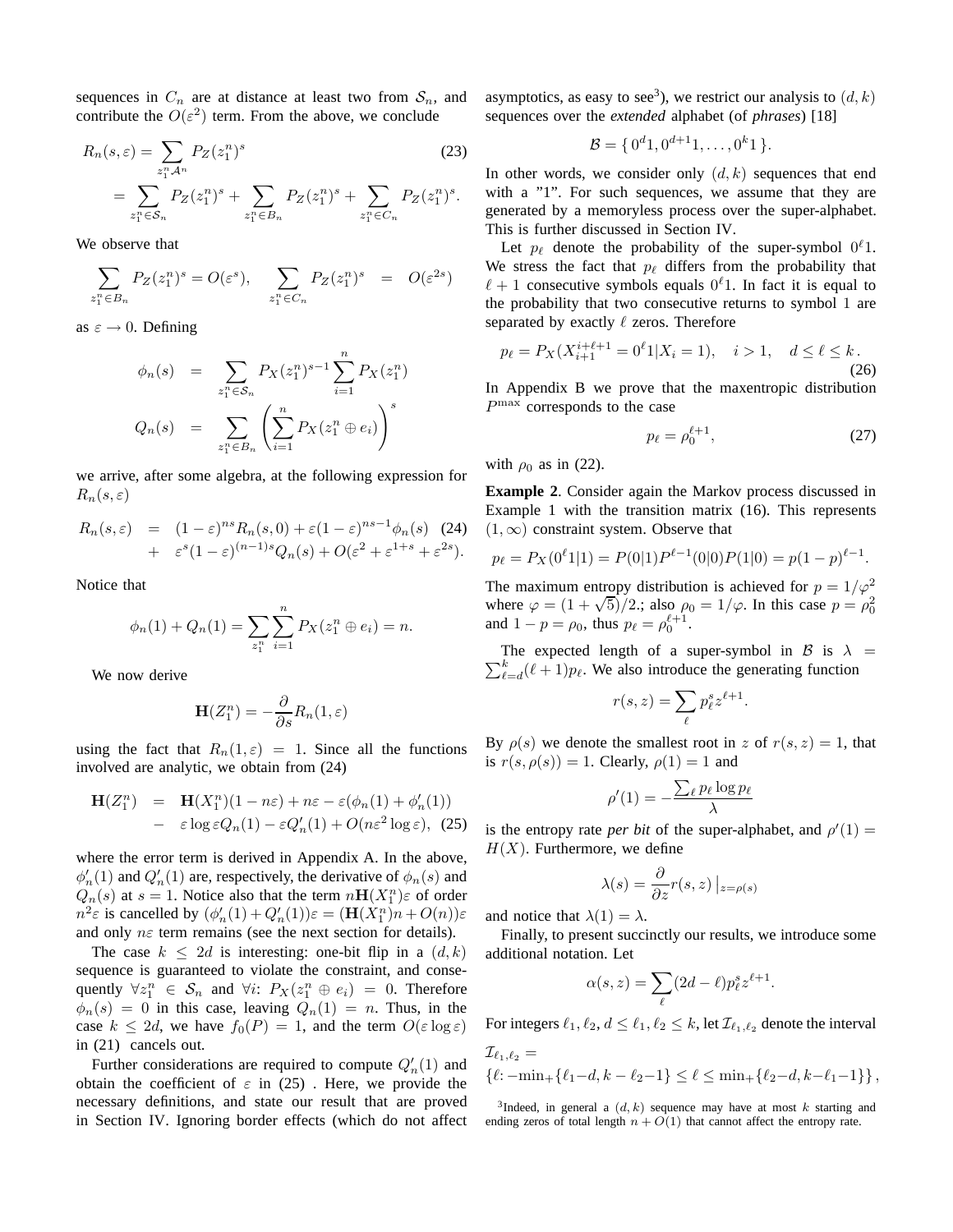where  $\min_{+} \{a, b\} = \max\{\min\{a, b\}, 0\}$ . We shall write  $\mathcal{I}_{\ell_1,\ell_2}^* = \mathcal{I}_{\ell_1,\ell_2} \setminus \{0\}$ . At last, we define  $\tau(s,z) = \tau_1(s,z) + \tau_2(s,z)$  $\tau_2(s, z) + \tau_3(s, z)$  where

$$
\tau_1(s, z) = \sum_{d \leq \ell_1, \ell_2 \leq k} 2 \max\{0, \ell_1 + \ell_2 - k - d\} p_{\ell_1}^s p_{\ell_2}^s z^{\ell_2 + 1}
$$

$$
\tau_2(s,z) = \sum_{\ell_1=d}^k \sum_{\ell_2=d}^k \sum_{\theta \in \mathcal{I}_{\ell_1,\ell_2}^*} \frac{1}{2} (p_{\ell_1} p_{\ell_2} + p_{\ell_1+\theta} p_{\ell_2-\theta})
$$

$$
\tau_3(s, z) = \sum_{\ell_1 = d}^{k} \sum_{\ell_2 = d}^{k} \frac{1}{2 \min\{k, \ell_1 + \ell_2 - d\} - (\ell_1 + \ell_2) + 1}
$$

$$
\times \left( \sum_{\theta \in I_{\ell_1, \ell_2}} p_{\ell_1 + \theta} p_{\ell_2 - \theta} \right)^s z^{\ell_2 + \ell_2 + 2}
$$

Now we are in a position to present our main results. The proofs are delayed till the next section. The following theorem summarizes our findings for the case  $k \leq 2d$ .

*Theorem 5:* Consider a  $(d, k)$  constrained system with  $k \leq$ 2d. Then,

$$
C(S, \varepsilon) = C(S) - (1 - f_0(P_X^{\max}))\varepsilon + O(\varepsilon^2 \log^2 \varepsilon),
$$

where for  $p_{\ell} = \rho_0^{\ell+1}$ 

$$
f_0(P_X^{\max}) = \log \lambda + 2\frac{\lambda'(1)}{\lambda} + \frac{\frac{\partial}{\partial s}\tau(1,1) + \frac{\partial}{\partial s}\alpha(1,1)}{\lambda}
$$
  
+ 
$$
\rho'(1)(\frac{\partial^2}{\partial s \partial z}\alpha(1,1) + \frac{\partial^2}{\partial s \partial z}\tau(1,1))
$$
  
+ 
$$
\frac{\rho'(1)}{\lambda}(\frac{\partial}{\partial z}\alpha(1,1) + \frac{\partial}{\partial z}\tau(1,1)) - 1
$$

for  $\varepsilon \to 0$  and  $\lambda(s)$ ,  $\alpha(s, z)$  and  $\tau(s, z)$  are defined above.

In the complementary case  $k > 2d$ , the term  $\phi_n(s)$  in (23) does not vanish, and thus the  $O(\varepsilon \log \varepsilon)$  term in (21) is generally nonzero. For this case, using techniques similar to the ones leading to Theorem 5, we obtain the following result.

*Theorem 6:* Consider the constrained  $(d, k)$  system with  $k \geq 2d$ . Define

$$
\gamma = \sum_{\ell > 2d} (\ell - 2d)p_{\ell}, \qquad \delta = \sum_{d \leq \ell_1 + \ell_2 + 1 \leq k} p_{\ell_1} p_{\ell_2},
$$

and 
$$
\lambda = \sum_{\ell=d}^{k} = (\ell+1)p_{\ell}
$$
. Then for  $p_{\ell} = \rho_0^{\ell+1}$   

$$
C(S, \varepsilon) = C(S) - (1 - f_0(P_X^{\max})) \varepsilon \log \varepsilon^{-1} + O(\varepsilon), \quad (28)
$$

where

$$
f_0(P_X^{\max}) = 1 - \frac{\gamma + \delta}{\lambda}
$$

for  $\varepsilon \to 0$ .

**Example 3.** We consider the  $(1, \infty)$  constraint with transition matrix  $P$  as in (16). Computing the quantities called for in Theorem 6 for  $d = 1$  and  $k = \infty$ , we obtain  $p_{\ell} = (1-p)^{\ell-1}p$ as in Example 2, and

$$
\lambda = \frac{1+p}{p}, \quad \gamma = \frac{(1-p)^2}{p},
$$

and  $\delta = 1$ . Thus,

for  $\varepsilon$ 

$$
f_0(P_X) = 1 - \frac{\gamma + \delta}{\lambda} = \frac{p(p-2)}{p-1},
$$

 $\ell_2+\ell_2+2$  $s_{z^{\ell_2+\ell_2+\textit{f}_0(P^{\text{max}})}} = 1/\sqrt{5}$ , and by Theorem 6 consistent with the calculation of the same quantity in [20]. The noisy constrained capacity is obtained when  $P = P^{\max}$ , i.e.,  $p = 1/\varphi^2$ , where  $\varphi = (1 + \sqrt{5})/2$ , the golden ratio. Then,

$$
C(S, \varepsilon) = \log \varphi - (1 - 1/\sqrt{5})\varepsilon \log(1/\varepsilon) + O(\varepsilon)
$$
  

$$
\to 0.
$$

## IV. ANALYSIS

In this section, we derive explicit expression for the coefficients  $f_0(P_X)$  and  $f_1(P_X)$  of Theorem 3, as well as  $f_0(P^{\max})$ and  $f_1(P^{\max})$  of Theorems 5 and 6. We also establish the error term in Theorem 5.

Throughout, we consider the super-alphabet approach. Recall that a super-symbol is a text  $0^{\ell}$ 1 for  $d \leq \ell \leq k$  which is drawn from a memoryless source. This model is equivalent to a Markov process with renewals at symbols "1". To simplify the analysis, we first consider sequences of length  $n$  consisting only of (full) super symbols. We call such sequence a *reduced*  $(d, k)$  sequence of length n.

Let  $x_1^n$  be a reduced  $(d, k)$ -sequence of length n made of *m* super-symbols:  $x_1^n = 0^{\ell_1} 10^{\ell_2} 1 \dots 0^{\ell_m} 1$ .

In the sequel, for reduced  $(d, k)$  sequences of length n, we define

$$
\tilde{P}(x_1^n) = \prod_{i=1}^m p_{\ell_i}.
$$

Notice that  $\tilde{P}(x_1^n) = 0$  if  $x_1^n$  is not a reduced  $(d, k)$  sequence (i.e., it doesn't end on a 1). We also notice that quantities  $\tilde{P}(x_1^n)$  do not form a probability distribution over the reduced  $(d, k)$ -sequence of length *n* because they don't sum to 1. In view of this we define

$$
P_{X,n}(x_1^n) = \frac{\tilde{P}(x_1^n)}{P_n}
$$

where

$$
P_n = \sum_{x_1^n} \tilde{P}(x_1^n).
$$

Note that  $P_n$  is the probability that the *n*-th symbol is exactly a "1" (in other words,  $x_1^n$  is built from a finite number of super symbols). We observe that  $P_{X,n}(x_1^n)$  is not the original probability distribution  $P_X(x_1^n)$  generated by a memoryless source of super-symbols. In fact, it is no longer memoryless, but it converges to it in a way that allows us to cope with truncation problems. The later does not effect the asymptotic value of the entropy rate.

Recalling the definition  $r(s, z) = \sum_{\ell} p_{\ell}^{s} z^{\ell+1}$ , we find

$$
\sum_{n} P_n z^n = \frac{1}{1 - r(1, z)}.
$$

Indeed, every reduced  $(d, k)$  sequence consists of an empty string, one super symbol, two super symbols or more, thus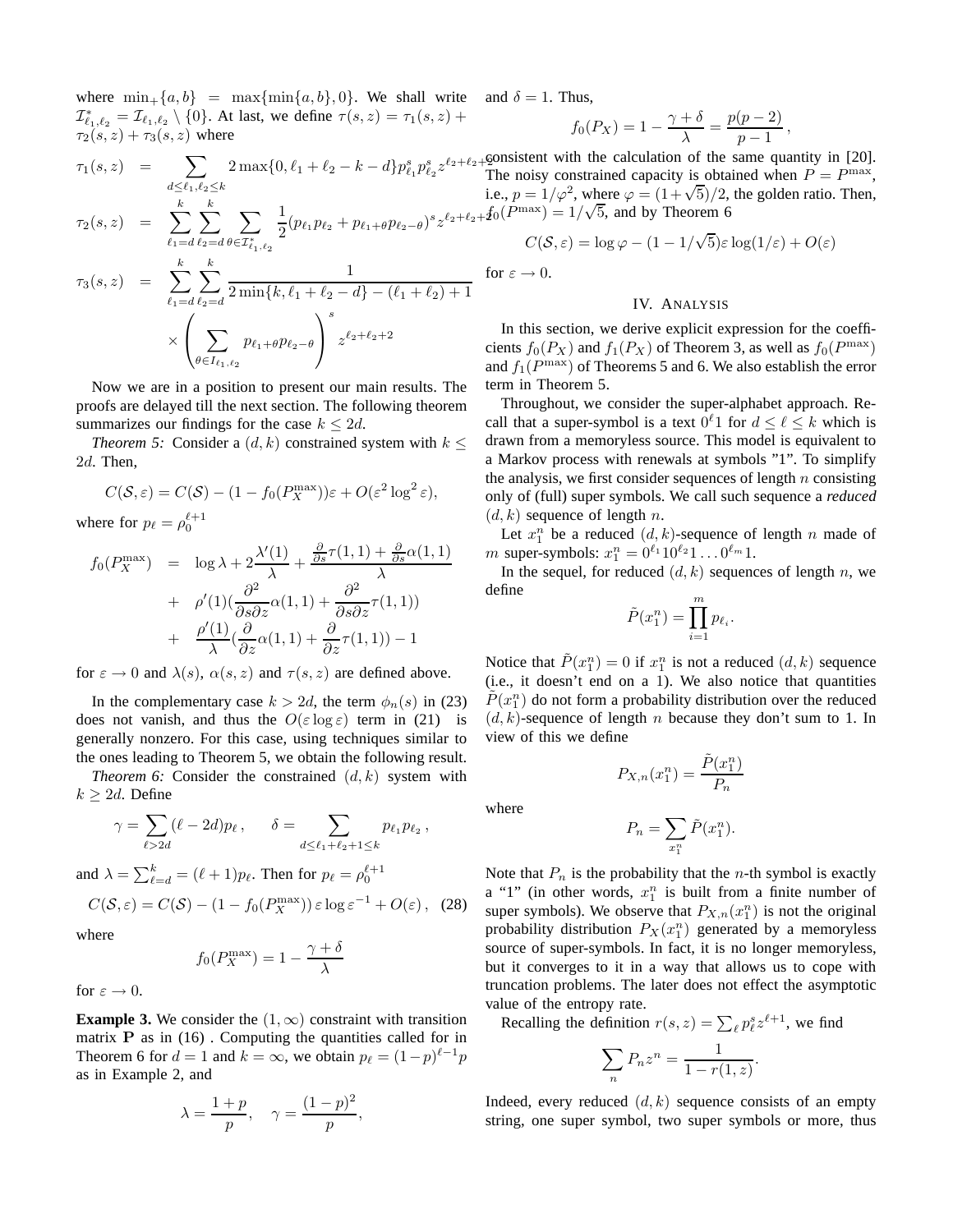$\sum_{n} P_n z^n = \sum_{k} r^k (1, z) = 1/(1 - r(1, z))$  (cf. [24]). By the Cauchy formula [24] we obtain

$$
P_n = \frac{1}{2\pi i} \oint \frac{1}{1 - r(1, z)} \frac{dz}{z^{n+1}}
$$
  
= 
$$
\frac{1}{\frac{\partial}{\partial z} r(1, 1)} + O(\mu^{-n}) = \frac{1}{\lambda} + O(\mu^{-n})
$$

for some  $\mu > 1$ , since 1 is the largest root of  $1 = r(1, z)$  and  $\frac{\partial}{\partial z}r(1,1) = \lambda = \sum_{\ell=d}^{k}(\ell+1)p_{\ell}.$ 

Let  $\tilde{S}_m$  be the set of  $(d, k)$  reduced sequences made of exactly m super-symbols with no restriction on its length. Let  $\tilde{S}_* = \bigcup_m \tilde{S}_m$ . Let  $\tilde{B}_*$  be the set of sequences that are exactly at Hamming distance 1 from a sequence in  $\tilde{S}_*$ . By our convention, if  $x \in \tilde{\mathcal{S}}_m$  for some  $m$ , (*i.e.* if  $x = 0^{\ell_1} 10^{\ell_2} 1 \dots 0^{\ell_m} 1$ ), then  $\tilde{P}(x) = \prod_{i=1}^{i=m} p_{\ell}$ ; otherwise  $\tilde{P}(x) = 0$ ). We denote by  $L(x)$  the length of x. We call such a model the variable-length model.

To derive  $H(Z_1^n)$  presented in (25) we need to evaluate  $\phi'_n(1)$  and  $Q'_n(1)$ . We estimate these quantities in the variablelength model as described above and then re-interpret them in the original model. Define

$$
\phi(s, z) = \sum_{n} P_n^s \phi_n(s) z^n, \tag{29}
$$

$$
Q(s,z) = \sum_{n} P_n^s Q_n(s) z^n \tag{30}
$$

which we re-write as

$$
\phi(s, z) = \sum_{x \in \tilde{S}_*} \tilde{P}^{s-1}(x) \sum_{i=1}^{L(x)} \tilde{P}(x \oplus e_i) z^{L(x)},
$$
  

$$
Q(s, z) = \sum_{x \in \tilde{B}_*} \left( \sum_{i=1}^{L(x)} \tilde{P}(x \oplus e_i) \right)^s z^{L(x)}.
$$

We notice that

$$
\phi(1, z) + Q(1, z) = \sum_{x \in \tilde{S}_*} L(x) z^{L(x)} = z \frac{\partial}{\partial z} \frac{1}{1 - r(1, z)}.
$$

We can also write

$$
\phi(s, z) = \sum_{m} \tilde{\phi}_m(s, z), \tag{31}
$$

$$
Q(s,z) = \sum_{m} \tilde{Q}_m(s,z), \qquad (32)
$$

where

$$
\tilde{\phi}_m(s, z) = \sum_{x \in \tilde{S}_m} \tilde{P}^{s-1}(x) \sum_{i=1}^{L(x)} \tilde{P}(x \oplus e_i) z^{L(x)},
$$

$$
\tilde{Q}_m(s, z) = \sum_{x \in \tilde{S}_m} \sum_{j=1}^{j=L(x)} \frac{1_{x \oplus e_j \notin \tilde{S}_*}}{|B(x \oplus e_j) \cap \tilde{S}_*|}
$$
(33)
$$
\times \left( \sum_{i=1}^{i=L(x)} \tilde{P}(x \oplus e_j \oplus e_i) \right)^s z^{L(x)}
$$

where  $B(y)$  is the set of sequences that are at Hamming distance 1 from sequence y. The factor  $1_{y \notin \tilde{S}_*}$  is there to enforce that y should not be in  $\tilde{S}_*$ , and therefore is in  $\tilde{B}_*$ (since it is at Hamming distance 1 from  $\tilde{S}_*$ ). The division by  $|B(y) \cap \tilde{S}_*|$  is to ensure that we do not over-count: it expresses the number of ways y can be reached from  $\tilde{S}_*$ . We next evaluate  $\phi(s, z)$  and  $Q(s, z)$ .

# *A. Computation of*  $\tilde{\phi}_m(s, z)$

The case  $k \le 2d$  is easy since  $x \oplus e_j \notin \tilde{S}_m$  when  $x \in \tilde{S}_m$ . Thus  $\phi_m(s, z) = 0$ . In the sequel we concentrate on  $k > 2d$ .

*Theorem 7:* For reduced  $(d, k)$  sequences consisting of m super symbols, we have

$$
\tilde{\phi}_m(s, z) = mb_1(s, z)r^{m-1}(s, z) + (m-1)b_2(s, z)r^{m-2}(s, z),
$$

where

$$
b_1(s, z) = \sum_{\ell=d}^k p_{\ell}^{s-1} \sum_{j=1}^{\ell} p_{j-1} p_{\ell-j} z^{\ell+1},
$$
  

$$
b_2(s, z) = \sum_{d \le \ell_1 + \ell_2 \le k} p_{\ell_1}^{s-1} p_{\ell_2}^{s-1} p_{\ell_1 + \ell_2 + 1} z^{\ell_1 + \ell_2 + 2}.
$$

In particular,

$$
b_1(1,1) = \sum_{\ell=d}^{\ell=k} \sum_j p_{j-1} p_{\ell-j},
$$
  
\n
$$
b_2(1,1) = \sum_{\ell} \max\{0,\ell-2d\} p_{\ell}.
$$

**Proof**. We need to consider two cases: one in which the error changes a 0 to a 1, and the other one when the error occurs on a 1. In the first case, m−1 super symbols are not changed and each contributes  $r(s, z)$ . The corrupted super symbol is divided into two and its contribution is summarized in  $b_1(s, z)$ .

In the second case, an ending  $1$  is changed into a  $0$  so two super symbols (except the last one) collapsed into a one super symbol. This contribution is summarized by  $b_2(s, z)$  while the other  $m - 2$  super symbols, represented by  $r(s, z)$  are unchanged.

*B.* Computation of  $\tilde{Q}_m(s, z)$ 

We recall the following definitions. For integers  $\ell_1, \ell_2, d \leq$  $\ell_1, \ell_2 \leq k$ , let  $\mathcal{I}_{\ell_1, \ell_2}$  denote the interval

$$
\mathcal{I}_{\ell_1,\ell_2} = \{ \ell: -\min_+ \{ \ell_1 - d, k - \ell_2 - 1 \} \le \ell \le \min_+ \{ \ell_2 - d, k - \ell_1 - 1 \} \},
$$

where  $\min_{+} \{a, b\}$  =  $\max{\min\{a, b\}, 0\}$ . We shall write  ${\cal I}^*_{\ell_1,\ell_2}={\cal I}_{\ell_1,\ell_2}\setminus\{0\}.$ 

*Theorem 8:* For reduced  $(d, k)$  sequences consisting of m super symbols, the following holds

$$
\tilde{Q}_m(s, z) = m\alpha(s, z)r^{m-1}(s, z) + (m - 1)\tau(s, z)r^{m-2}(s, z)
$$

where

$$
\alpha(s, z) = \sum_{\ell} \max\{0, 2d - \ell\} p_{\ell}^s z^{\ell+1}
$$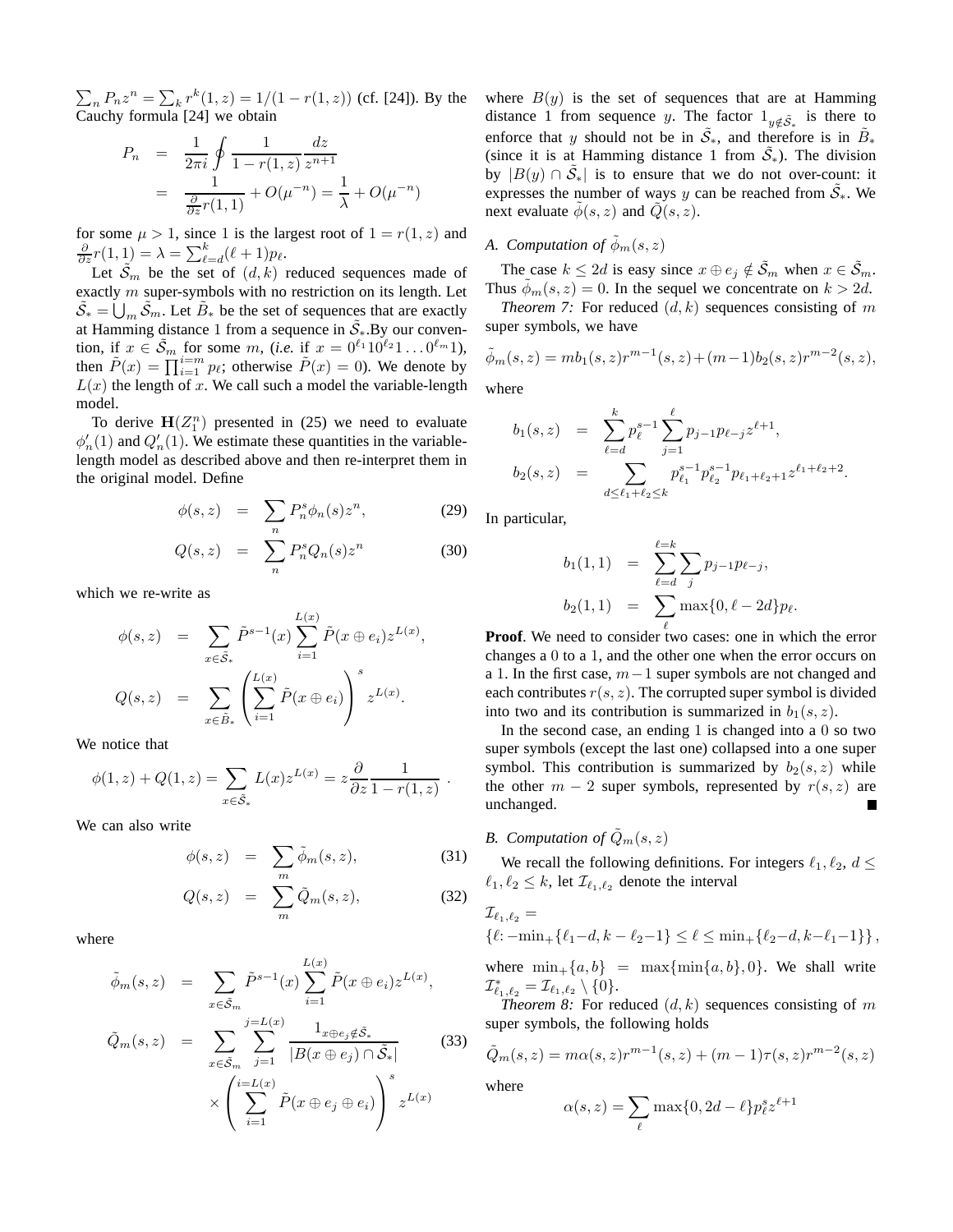and  $\tau(s, z) = \tau_1(s, z) + \tau_2(s, z) + \tau_3(s, z)$  where

$$
\tau_1(s, z) = \sum_{\ell_1=d}^k \sum_{\ell_2=d}^k (\max\{0, d(\ell_1) + \ell_2 - k\} + \max\{0, d(\ell_2) + \ell_1 - k\}) p_{\ell_1}^s p_{\ell_2}^s z^{\ell_1 + \ell_2 + 2},
$$

$$
\tau_2(s, z) = \sum_{\ell_1 = d}^{\kappa} \sum_{\ell_2 = d}^{\kappa} \sum_{\theta \in \mathcal{I}_{\ell_1, \ell_2}^*} \frac{1_{|\theta| \le d}}{2} \left( p_{\ell_1} p_{\ell_2} p_{\ell_1 + \theta} p_{\ell_2 - \theta} \right)^s z^{\ell_1 + \ell}
$$

$$
\tau_3(s, z) = \sum_{\ell_1=d}^k \sum_{\ell_2=d}^k \frac{1_{\ell_1+\ell_2+1>k}}{2 \min\{k, \ell_1+\ell_2-d\} - (\ell_1+\ell_2)+1}
$$

$$
\left(\sum_{\theta \in I_{\ell_1,\ell_2}} p_{\ell_1+\theta} p_{\ell_2-\theta}\right)^s z^{\ell_1+\ell_2+2},
$$

with  $d(\ell) = \min\{d, \ell - d\}$ .

In particular, for  $k \leq 2d$  we have the following simplifications:

$$
\alpha(s, z) = \sum_{\ell} (2d - \ell) p_{\ell}^s z^{\ell+1},
$$

and

$$
\tau_1(s, z) = \sum_{\ell_1, \ell_2} 2 \max\{0, \ell_1 + \ell_2 - k - d\} p_{\ell_1}^s p_{\ell_2}^s z^{\ell_2 + \ell_2 + 2},
$$
  

$$
\tau_2(s, z) = \sum_{\ell_1 = d}^k \sum_{\ell_2 = d}^k \sum_{\theta \in \mathcal{I}_{\ell_1, \ell_2}^*} \frac{1}{2} (p_{\ell_1} p_{\ell_2} + p_{\ell_1 + \theta} p_{\ell_2 - \theta})^s z^{\ell_2 + \ell_2 + \ell_1 + \theta} z^{\ell_1 + \theta} z^{\ell_2 + \theta} z^{\ell_1 + \theta} z^{\ell_2 + \theta} z^{\ell_1 + \theta} z^{\ell_2 + \theta} z^{\ell_1 + \theta} z^{\ell_2 + \theta} z^{\ell_1 + \theta} z^{\ell_2 + \theta} z^{\ell_1 + \theta} z^{\ell_2 + \theta} z^{\ell_1 + \theta} z^{\ell_2 + \theta} z^{\ell_1 + \theta} z^{\ell_1 + \theta} z^{\ell_2 + \theta} z^{\ell_1 + \theta} z^{\ell_2 + \theta} z^{\ell_1 + \theta} z^{\ell_1 + \theta} z^{\ell_2 + \theta} z^{\ell_1 + \theta} z^{\ell_2 + \theta} z^{\ell_1 + \theta} z^{\ell_2 + \theta} z^{\ell_1 + \theta} z^{\ell_1 + \theta} z^{\ell_2 + \theta} z^{\ell_1 + \theta} z^{\ell_1 + \theta} z^{\ell_2 + \theta} z^{\ell_1 + \theta} z^{\ell_1 + \theta} z^{\ell_2 + \theta} z^{\ell_1 + \theta} z^{\ell_1 + \theta} z^{\ell_2 + \theta} z^{\ell_1 + \theta} z^{\ell_1 + \theta} z^{\ell_2 + \theta} z^{\ell_1 + \theta} z^{\ell_1 + \theta} z^{\ell_2 + \theta} z^{\ell_1 + \theta} z^{\ell_1 + \theta} z^{\ell_2 + \theta} z^{\ell_1 + \theta} z^{\ell_1 + \theta} z^{\ell_1 + \theta} z^{\ell_2 + \theta} z^{\ell_1 + \theta} z^{\ell_1 + \theta} z^{\ell_2 + \theta} z^{\ell_1 + \theta
$$

$$
\tau_3(s, z) = \sum_{\ell_1=d}^k \sum_{\ell_2=d}^k \frac{1}{2 \min\{k, \ell_1 + \ell_2 - d\} - (\ell_1 + \ell_2) + 1}
$$

$$
\times \left( \sum_{\theta \in I_{\ell_1, \ell_2}} p_{\ell_1 + \theta} p_{\ell_2 - \theta} \right)^s z^{\ell_2 + \ell_2 + 2}.
$$

**Proof**. As in the previous proof, the main idea is to enumerate all possible ways a sequence x leaves the status of  $(d, k)$  after a bit corruption and returns to  $(d, k)$  status after a second bit corruption. In other words,  $x \in \tilde{S}_*, x \oplus e_j \notin \tilde{S}_*,$  and  $x \oplus e_j \oplus e_i \in \tilde{S}_*$ . We often refer to representation (33) in the proof.

We consider several cases:

*a) Property 1:* Let x be a single super-symbol:  $x = 0^{\ell}1$ . Consider now  $x \oplus e_j$ . First, suppose  $\ell \leq 2d$  and the error  $e_j$ falls on a zero of x. If  $e_j$  falls on a zero between  $\ell - d$  and  $d$ , then

$$
0^{\ell}1 \oplus e_j = 0^{\ell_1}10^{\ell_2}1,
$$

and at least one of  $\ell_1, \ell_2$  is smaller than d. Therefore,  $x \oplus e_i$ is not a  $(d, k)$  sequence. The only way  $e_i$  can produce a  $(d, k)$ sequence is when it is equal to  $e_j$ :  $|B(x \oplus e_j) \cap \tilde{S}_*| = 1$ . Assume now  $\ell > 2d$ . If  $e_j$  falls at distance greater than d from both ends, then  $x \oplus e_j \in \widetilde{S}_*$  and does not leave  $\widetilde{S}_*$ .

b) Property 2: If the error  $e_j$  falls on a symbol  $0^{\ell_1}1$  in  $x = 0^{l_1} 10^{l_2} 1$ , on the last min $\{d, l_1 - d\}$  zeros, then with  $\theta \leq \min\{d, \ell_2 - d\}$ 

$$
0^{\ell_1} 10^{\ell_2} 1 \oplus e_j = 0^{\ell_1 - \theta} 10^{\theta - 1} 10^{\ell_2} 1,
$$

and  $x \notin \tilde{S}_*$ . We have:

- if it falls also on the last  $\min\{d, \ell_1 d, k \ell_2\}$  zeros, *i.e*  $\theta \le \min\{d, \ell_1 - d, k - \ell_2\}$ , then the only  $e_i$  that moves  $x \oplus e_i \oplus e_j$  back a  $(d, k)$  sequence is either  $e_j = e_i$  or  $e_j$ such that it falls on the 1 of  $0^{\ell_1}1$ , and  $|B(x \oplus e_j) \cap \tilde{S}_*| = 2$ ,
- $\ell_{1}+\ell_{2}+2 \widetilde{S}_{*}|=1$  and  $x \oplus e_{j} \notin \widetilde{S}_{*}$ . • otherwise, the only acceptable j is i, so that  $|B(x \oplus e_i) \cap$

*c)* Property 2bis: If the error  $e_i$  in  $x = 0^{l_1} 10^{l_2} 1$  falls on the first  $\min\{d, \ell_2 - d\}$  zeros of  $0^{\ell_2}$ 1, then

- if it falls also on the first  $\min\{d, \ell_2 d, k \ell_1\}$  zeros, then the only  $e_j$  that moves  $x \oplus e_i \oplus e_j$  back a  $(d, k)$ sequence is either  $e_j = e_i$  or  $e_j$  such that it falls on the 1 of  $0^{\ell_1}1$ , and  $|B(x \oplus e_j) \cap \tilde{S}_*| = 2$ ,
- otherwise, the only acceptable j is i so that  $|B(x \oplus e_i) \cap$  $|\tilde{\mathcal{S}}_*| = 1$  and  $x \oplus e_j \notin \tilde{\mathcal{S}}_*$ .

*d) Property 3:* We still consider  $x = 0^{l_1}10^{l_2}1$ . If the error falls on the "1" of  $0^{\ell_1}1$ , then the only  $e_j$  that moves  $x \oplus e_i \oplus e_i$  back  $(d, k)$  sequences are those that either fall back on the 1, or on the min $\{\ell_2 - d, k - \ell_1\}$  first zeros of  $0^{\ell_2}1$ , or on the min $\{\ell_1 - d, k - \ell_2\}$  last zeros of  $0^{\ell_1}1$ , and then

$$
|B(x \oplus e_j) \cap \tilde{S}_*| = 1 + \min\{\ell_1 - d, k - \ell_2\} + \min\{\ell_2 - d, k - \ell_1\} = 1 + 2 \min\{k, \ell_1 + \ell_2 - d\} - \ell_1 - \ell_2.
$$

 $\ell_2+\ell_2+\mathbb{C}$  learly, then we must have  $\ell_1+\ell_2+1 > k$  in order  $x \oplus e_j \notin$  $S_m$ .

Given these four properties we can define the following quantities

$$
\alpha(s, z) = \sum_{\ell} \max\{0, 2d - \ell\} p_{\ell}^{s} z^{\ell+1}
$$

and  $\tau(s, z) = \tau_1(s, z) + \tau_2(s, z) + \tau_3(s, z)$  with the convention that  $\alpha(s, z)$  corresponds to Property 1,  $\tau_1(s, z)$  to Property 2 and 2*bis* (second bullet),  $\tau_2(s, z)$  to Property 2 and Property 2*bis* (first bullet),  $\tau_3(s, z)$  to Property 3. This completes the proof.

# *C. Asymptotic analysis*

Finally, we can re-interpret our results for reduced  $(d, k)$ sequences of the variable-length model in terms of the original  $(d, k)$  sequences of the fixed length. Our aim is to provide an asymptotic evaluation of  $\phi_n(1)$ ,  $Q_n(1)$ ,  $\phi'_n(1)$  and  $Q'_n(1)$  as  $n \to \infty$ . To this end, we will present an asymptotic evaluation of  $\phi_n(s)$  and  $Q_n(s)$ .

Using Theorems 7 and 8 we easily conclude

$$
\phi(s, z) = \sum_{m} \tilde{\phi}_{m}(s, z) = \frac{b_{1}(s, z) + b_{2}(s, z)}{(1 - r(s, z))^{2}},
$$
  

$$
Q(s, z) = \sum_{m} \tilde{Q}_{m}(s, z) = \frac{\alpha(s, z) + \tau(s, z)}{(1 - r(s, z))^{2}}.
$$

Then by Cauchy formula applied to (29) and (30)

$$
P_n^s \phi_n(s, z) = \frac{1}{2i\pi} \oint \phi(s, z) \frac{dz}{z^{n+1}},
$$
  

$$
P_n^s Q_n(s, z) = \frac{1}{2i\pi} \oint Q(s, z) \frac{dz}{z^{n+1}}.
$$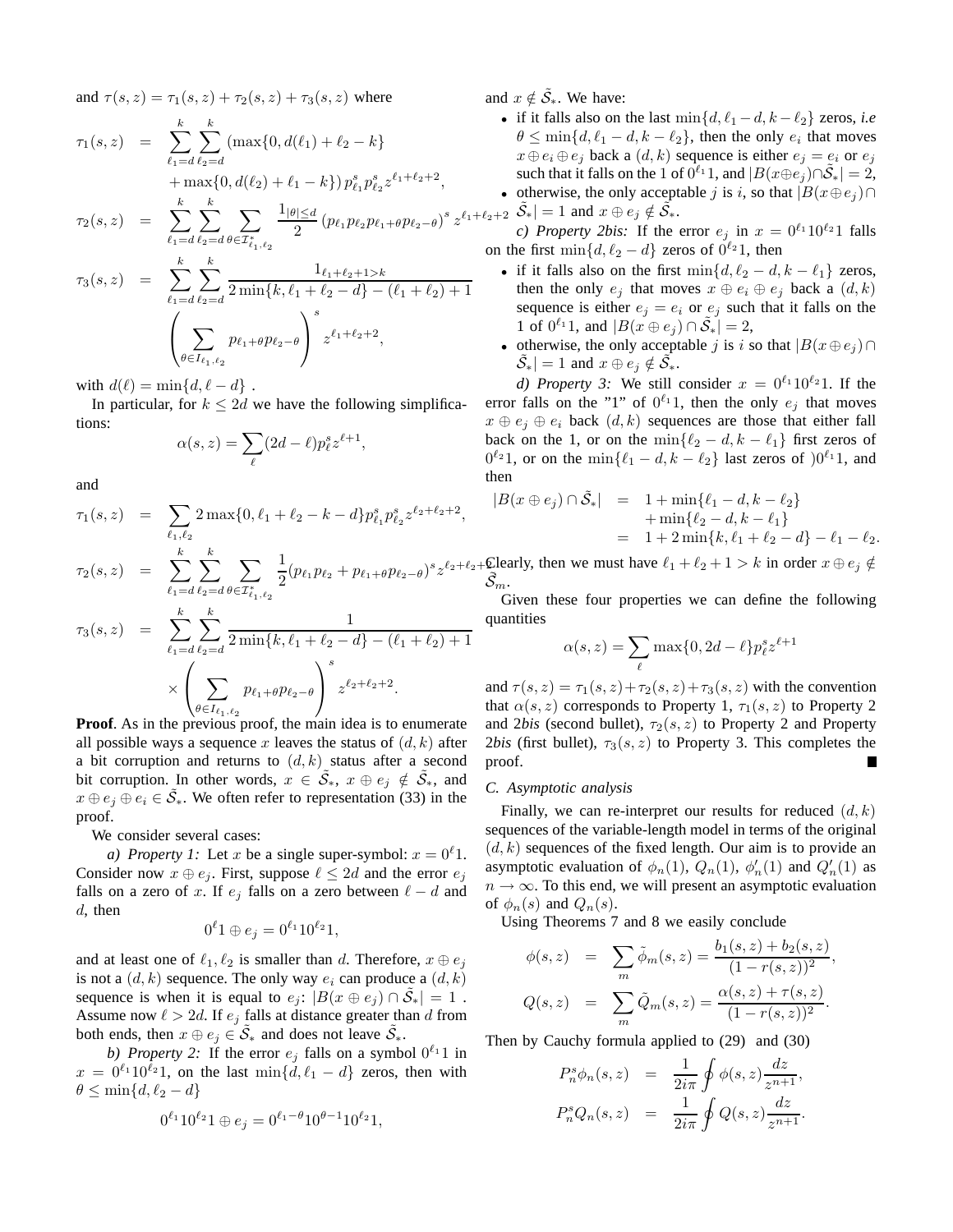A simple application of the residue analysis leads to

$$
P_n^s \phi_n(s) = \frac{\rho^{-n-1}(s)}{\lambda(s)^2} ((n+1)(b_1(s, \rho(s)) + b_2(s, \rho(s)))
$$
  

$$
-\frac{\partial}{\partial z} b_1(s, \rho(s)) - \frac{\partial}{\partial z} b_1(s, \rho(s)) + O(\mu^{-n}),
$$
  

$$
P_n^s Q_n(s) = \frac{\rho^{-n-1}(s)}{\lambda(s)^2} ((n+1)(\alpha(s, \rho(s)) + \tau(s, \rho(s)))
$$
  

$$
-\frac{\partial}{\partial z} \alpha(s, \rho(s)) - \frac{\partial}{\partial z} \tau(s, \rho(s)) + O(\mu^{-n}).
$$

Since functions involved are analytic and uniformly bounded in s in a compact neighborhood, the asymptotic estimates of  $\phi'_n(1)$  and  $Q'_n(1)$  can be easily derived.

In summary, we find

$$
\begin{array}{rcl}\n\phi'_n(1) + Q'_n(1) & = & -(n+1)\rho'(1)(\phi_n(1) + Q_n(1)) + O(n) \\
& = & -n\mathbf{H}(X_1^n) + O(n),\n\end{array}
$$

which cancels the coefficient  $n \in \mathbf{H}(X_1^n)$  in the expansion of  $H(Z_1^n)$  in (25). More precisely,

$$
\phi'_{n}(1) + Q'_{n}(1) = -n\mathbf{H}(X_{1}^{n}) + n \log \lambda - 2\frac{\lambda'(1)}{\lambda}
$$
  
+ 
$$
\frac{n}{\lambda} \left( \frac{\partial}{\partial s} b_{1}(1, 1) + \frac{\partial}{\partial s} b_{2}(1, 1) + \frac{\partial}{\partial s} \alpha(1, 1) + \frac{\partial}{\partial s} \alpha(1, 1) + \frac{\partial}{\partial s \partial z} \gamma(1, 1) + \frac{\partial^{2}}{\partial s \partial z} b_{1}(1, 1) + \frac{\partial^{2}}{\partial s \partial z} \alpha(1, 1) + \frac{\partial^{2}}{\partial s \partial z} \gamma(1, 1) \right)
$$
  
+ 
$$
n \frac{\rho'(1)}{\lambda} \left( \frac{\partial}{\partial z} b_{1}(1, 1) + \frac{\partial}{\partial z} b_{2}(1, 1) + \frac{\partial}{\partial z} \alpha(1, 1) + \frac{\partial}{\partial z} \alpha(1, 1) + \frac{\partial}{\partial z} \alpha(1, 1) + O(1). (34)
$$

The expression for  $f_0(P^{\text{max}})$  in Theorem 5 follows directly from the expression (34) since the coefficient at  $\varepsilon$  is exactly  $n\mathbf{H}(X_1^n) + \phi'_n(1) + Q'_n(1) + \phi_n(1)$  and  $\phi_n(1) = 0$  when  $k \le 2d$ . The proof of Theorem 6 is even easier since

$$
f_0(P^{\max}) = \frac{Q_n(1)}{n} = 1 - \frac{\phi_n(1)}{n}.
$$

We have from (34):

$$
\phi_n(1) = n \left( \frac{b_1(1,1) + b_2(1,1)}{\lambda} \right).
$$

Observe that  $b_1(1, 1)$  exactly matches  $\gamma$  and  $b_2(1, 1)$  matches  $\delta$  in Theorem 6.

#### *D. Error Term in Theorem 5*

To complete the proof of Theorem 5, we establish here that the dominating error term of the capacity  $C(S, \varepsilon)$  estimation is  $O(\varepsilon^2 \log^2 \varepsilon)$ . For this we need to show that the maximizing distribution  $P_X^{\max}(\varepsilon)$  of  $H(Z)$  introduces error of order  $O(\varepsilon^2 \log^2 \varepsilon)$ . Recall that  $P^{\max}$  maximizes  $H(X)$ .

In Appendix A we show that

$$
\frac{\partial}{\partial \epsilon}H(Z) = O(\log \varepsilon)
$$

uniformly in  $P_X$ . As a consequence  $H(Z)$  converges to  $H(X)$ uniformly in  $P_X$  as  $\varepsilon \to 0$ . We also prove in the Appendix that

$$
H(Z) = H(X) + f_0(P_X)\varepsilon \log \varepsilon + f_1(P_X)\varepsilon + g(P_X)O(\varepsilon^2 \log \varepsilon),
$$

where the functions  $f_0$ ,  $f_1$  and g of  $P_X$  are in  $C_{\infty}$  (all continuous and infinitely many differentiable functions).

Let  $P_X^{\max}(\varepsilon)$  be the distribution that maximizes  $H(Z)$ , hence the capacity  $C(S, \varepsilon)$ . For  $\alpha > 0$  let  $K_{\alpha}$  be a compact set of distributions that are at topological distance smaller than or equal to  $\alpha$  from  $P_X^{\max}$ . Since  $H(Z)$  converges to  $H(X)$ uniformly, there exists  $\varepsilon' > 0$  such that  $\forall \varepsilon < \varepsilon', \varepsilon > 0$  we have  $P_X^{\max} \in K_\alpha$ .

Let now  $\beta = \max_{P_X \in K_\alpha} \{g(P_X)\}\)$ . Clearly,  $\beta \to g(P^{\max})$ as  $\alpha \rightarrow 0$ . Let also

$$
F(P_X, \varepsilon) = H(X) + f_0(P_X)\varepsilon \log \varepsilon + f_1(P_X)\varepsilon,
$$

and

$$
F_{\alpha}(\varepsilon) = \max_{P_X \in K_{\alpha}} \{ F(P_X, \varepsilon) \}.
$$

The following inequality for  $\varepsilon < 1$  follows from our analysis in Appendix A

$$
F_{\alpha}(\varepsilon) + \beta \varepsilon^{2} \log \varepsilon \le H(P_{X}^{\max}(\varepsilon)) \le F_{\alpha}(\varepsilon) - \beta \varepsilon^{2} \log \varepsilon.
$$

We will prove here that

$$
F_{\alpha}(\varepsilon) = F(P_X^{\max}, \varepsilon) + O(\varepsilon^2 \log^2 \varepsilon).
$$

Let

$$
\tilde{P}_X^{\max} = \arg \max \{ F(P_X, \varepsilon) \}.
$$

We have  $\nabla F(\tilde{P}_X^{\max}, \varepsilon) = 0$ , where  $\nabla F$  denotes the gradient of F with respect to  $P_X$ . Defining  $dP_X = \tilde{P}_X^{\max} - P_X^{\max}$  we find

$$
\nabla F(\tilde{P}_X^{\max}, \varepsilon) = \nabla F(P_X^{\max}, \varepsilon) + \nabla^2 F(P_X^{\max}, \varepsilon) dP_X + O(||dP_X||^2)
$$

where  $\nabla^2 F$  is the second derivative matrix (i.e., Hessian) of F and  $||v||$  is the norm of vector v. Since  $\nabla F(\tilde{P}_X^{\max}, \varepsilon) = 0$ and  $\nabla H(P_X^{\max}) = 0$ , thus

$$
\nabla F(P_X^{\max}, \varepsilon) = \nabla f_0(P_X^{\max}) \varepsilon \log \varepsilon + \nabla f_1(P_X^{\max}) \varepsilon.
$$

Denoting  $F_2 = \nabla^2 F(P_X^{\text{max}})$  and its inverse matrix as  $F_2^{-1}$ , we arrive at

$$
-F_2 dP_X = \nabla f_0(P_X^{\max}) \varepsilon \log \varepsilon + \nabla f_1(P_X^{\max}) \varepsilon \quad (35) + O(||dP_X||^2) ,
$$

and

$$
dP_X = -F_2^{-1} \cdot (\nabla f_0(P_X^{\max}) \varepsilon \log \varepsilon + \nabla f_1(P_X^{\max}) \varepsilon)
$$
  
+O(||dP\_X||<sup>2</sup>). (36)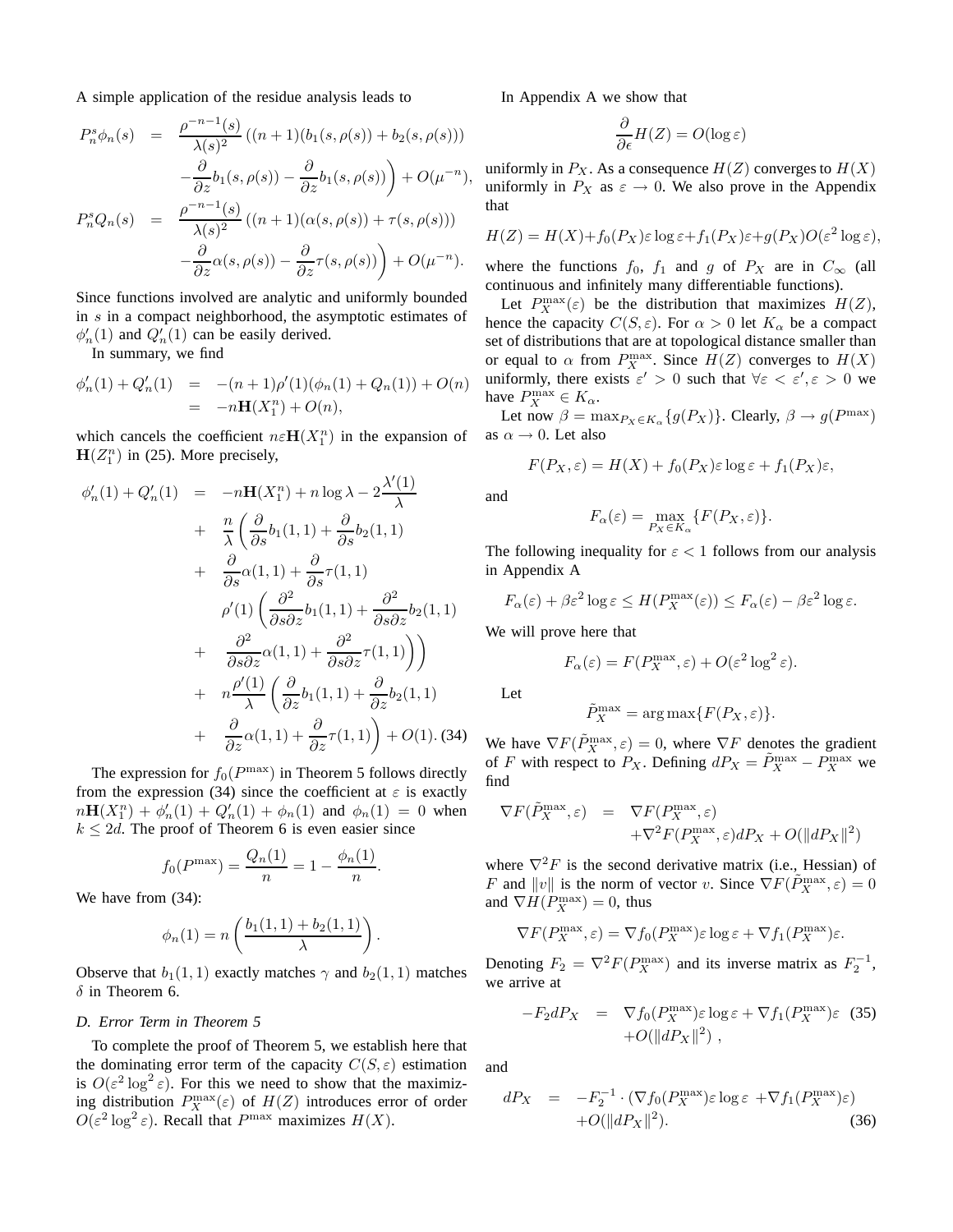This lead to  $||dP_X|| = O(\varepsilon \log \varepsilon)$  for sufficiently small  $\varepsilon$  such that  $||dP_X|| \leq \alpha$ . Thus

$$
F(\tilde{P}_X^{\max}, \varepsilon) = F(P_X^{\max}, \varepsilon) + \frac{1}{2}dP_X \cdot F_2 \cdot dP_X + \nabla f_0(P_X^{\max})dP_X \varepsilon \log \varepsilon + \nabla f_1(P_X^{\max})dP_X \varepsilon + O(||dP_X||^3),
$$

plugging the expression of  $dP_X$  from (36) yields:

$$
F_{\alpha}(\varepsilon) = F(\tilde{P}_X^{\max}, \varepsilon) = F(P_X^{\max}, \varepsilon)
$$
  
\n
$$
- \frac{1}{2} \nabla f_0(P_X^{\max}) \cdot F_2^{-1} \cdot \nabla f_0(P_X^{\max}) \varepsilon^2 \log^2 \varepsilon
$$
  
\n
$$
- \nabla f_0(P_X^{\max}) \cdot F_2^{-1} \cdot \nabla f_1(P_X^{\max}) \varepsilon^2 \log \varepsilon
$$
  
\n
$$
- \frac{1}{2} \nabla f_1(P_X^{\max}) \cdot F_2^{-1} \cdot \nabla f_1(P_X^{\max}) \varepsilon^2
$$
  
\n
$$
+ O(\varepsilon^3 \log^3 \varepsilon).
$$

This completes the proof.

#### V. CONCLUSION

We study the capacity of the constrained BSC channel in which the input is a  $(d, k)$  sequence. After observing that a  $(d, k)$  sequence can be generated by a k-order Markov chain, we reduce the problem to estimating the entropy rate of the underlying hidden Markov process (HMM). In our previous paper [14], [15], we established that the entropy rate for a HMM process is equal to a Lyapunov exponent. After realizing that such an exponent is hard to compute, theoretically and numerically, we obtained an asymptotic expansion of the entropy rate when the error rate  $\varepsilon$  is small (cf. also [27]).

In this paper, we extend previous results in several directions. First, we present asymptotic expansion of the HMM when some of the transition probabilities of the underlying Markov are zero. This adds additional term of order  $\varepsilon \log \varepsilon$  to the asymptotic expansion. Then, we return to the noisy constrained capacity and prove that the exact capacity is related to supremum of Lyapunov exponents over increasing order Markov processes. Finally, for  $(d, k)$  sequences we obtain an asymptotic expansion for the noisy capacity when the noise  $\varepsilon \to 0$ . In particular, we prove that for  $k \leq 2d$  the noisy capacity is equal to the noiseless capacity plus a term  $O(\varepsilon)$ . In the case  $k > 2d$ , the correction term is  $O(\varepsilon \log \varepsilon)$ . We should point out that recently Han and Marcus [9], [10] reached similar conclusions (and obtained some generalizations) using quite different methodology.

#### APPENDIX A: PROOF OF THEOREM 3

In this Appendix we prove the error term in  $(18)$  in Theorem 3 using the methodology developed by us in [15]. We need to prove that for  $\varepsilon < 1/2$ 

$$
\mathbf{H}(Z_1^n) = \mathbf{H}(X_1^n) + n f_1(P_X) \varepsilon + n f_0(P_X) \varepsilon \log \varepsilon + O(n \varepsilon^2 \log \varepsilon)
$$
\n(37)

for some  $f_1(P_X)$  and  $f_0(P_X)$ . We start with

$$
\mathbf{H}(Z_1^n) = \mathbf{H}(X_1^n) - \varepsilon \frac{\partial}{\partial \epsilon} \mathbf{H}(Z_1^n) + G_n \tag{38}
$$

and show at the end of this section that  $G_n = O(n\varepsilon^2 \log \varepsilon)$ .

We first concentrate on proving that

$$
\frac{\partial}{\partial \epsilon} \mathbf{H}(Z_1^n) = n f_1(P_X) + n f_0(P_X) \log \epsilon \tag{39}
$$

for some  $f_0(P_X)$  and  $f_1(P_X)$ . We use equation (48) from [15] which we reproduce below

$$
\frac{\partial}{\partial \epsilon} P_Z(z) = \frac{1}{1 - 2\varepsilon} \sum_i \left( P_Z(z \oplus e_i) - P_Z(z) \right)
$$

for any sequence  $z$  of length  $n$  (hereafter, we simply write  $x$ for  $x_1^n$  and z for  $z_1^n$ ). Consequently,

$$
\frac{\partial}{\partial \epsilon} \mathbf{H}(Z_1^n) = -\frac{1}{1 - 2\varepsilon} \sum_z \sum_i (P_Z(z \oplus e_i) - P_Z(z)) \log P_Z(z)
$$

that can be rewritten as

$$
\frac{\partial}{\partial \epsilon} \mathbf{H}(Z_1^n) = -\frac{1}{1-2\varepsilon} \sum_x \sum_i P_Z(z) \log \frac{P_Z(z \oplus e_i)}{P_Z(z)}.
$$

In order to estimate the ratio of  $P_Z(z \oplus e_i)$  and  $P_Z(z)$ , we observe that

$$
P_Z(z) = (1 - \varepsilon)^n \sum_x P_X(x) \left(\frac{\varepsilon}{1 - \varepsilon}\right)^{d_H(x, z)},
$$

where  $d_H(x, z)$  is the Hamming distance between x and z. Similarly,

$$
P_Z(z \oplus e_i) = (1 - \varepsilon)^n \sum_x P_X(x) \left(\frac{\varepsilon}{1 - \varepsilon}\right)^{d_H(x, z \oplus e_i)}.
$$

The following inequality is easy to prove

$$
\min_{i} \left( \frac{\varepsilon}{1-\varepsilon} \right)^{d_H(x,z \oplus e_i) - d_H(x,z)} \leq \frac{P_Z(z \oplus e_i)}{P_Z(z)} \leq \max_{i} \left( \frac{\varepsilon}{1-\varepsilon} \right)^{d_H(x,z \oplus e_i) - d_H(x,z)}.
$$

Since  $d_H(x, z \oplus e_i) = d_H(x, z) \pm 1$  we conclude that

$$
\frac{\varepsilon}{1-\varepsilon} \le \frac{P_Z(z \oplus e_i)}{P_Z(z)} \le \frac{1-\varepsilon}{\varepsilon}.
$$

Thus

$$
\left| \sum_{z} \sum_{i} P_Z(z) \log \frac{P_Z(z \oplus e_i)}{P_Z(z)} \right| \le -n \log(1 - \varepsilon) - n \log \varepsilon
$$

and this completes the proof of (37).

To finish the proof of Theorem 3, it remains to show that that  $G_n = O(n\varepsilon^2 \log \varepsilon)$ , that is, uniformly in n and  $\varepsilon > 0$ 

$$
\mathbf{H}(Z_1^n) = \mathbf{H}(X_1^n) - \varepsilon \frac{\partial}{\partial \epsilon} \mathbf{H}(Z_1^n) + O(n\varepsilon^2 \log \varepsilon). \tag{40}
$$

To this end, we make use of the Taylor expansion:

$$
\mathbf{H}(Z_1^n) = \mathbf{H}(X_1^n) - \varepsilon \frac{\partial}{\partial \epsilon} \mathbf{H}(Z_1^n) \n- \int_0^\varepsilon \theta \frac{\partial^2}{\partial \epsilon^2} \mathbf{H}(Z_1^n)|_{\varepsilon = \theta} d\theta,
$$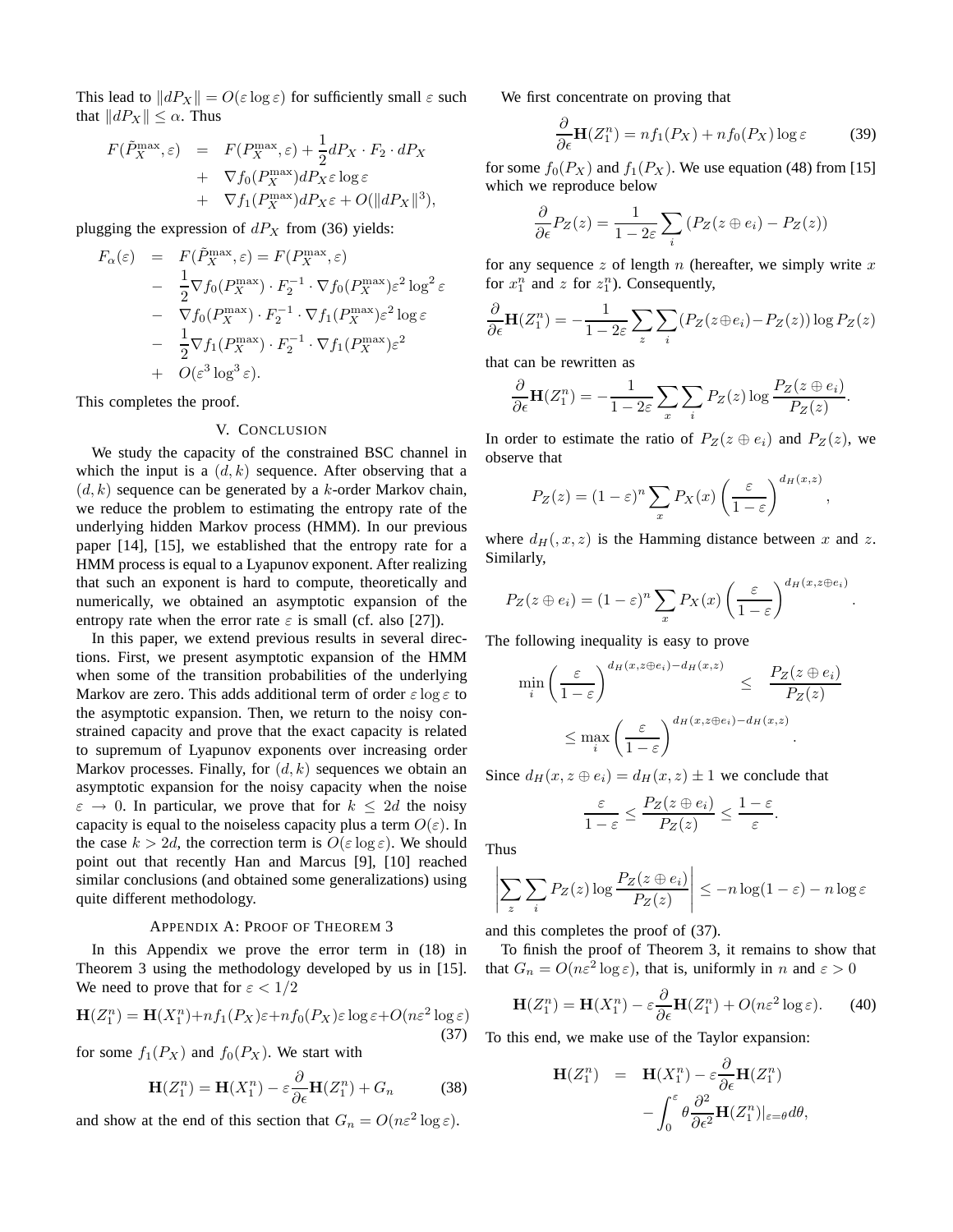and prove that for  $\varepsilon$  small enough we have uniformly in n and  $\varepsilon > 0$ 

$$
\frac{\partial^2}{\partial \epsilon^2} \mathbf{H}(Z_1^n) = O(n \log \varepsilon),\tag{41}
$$

from which the error term  $O(n\varepsilon^2 \log \varepsilon)$  follows immediately. In [15] we proved that for all sequences  $z$ 

$$
\frac{\partial^2}{\partial \epsilon^2} P_Z(z) = -\frac{2}{1 - 2\varepsilon} \frac{\partial}{\partial \epsilon} P_Z(z) - \frac{1}{(1 - 2\varepsilon)^2} \sum_{i,j} \times (P_Z(z \oplus e_i \oplus e_j) - P_Z(z \oplus e_i) - P_Z(z \oplus e_j) + P_Z(z)),
$$

which led to equation (49) of [15] repeated below

$$
\frac{\partial^2}{\partial \epsilon^2} \mathbf{H}(Z_1^n) = -\frac{2}{1-2\varepsilon} \frac{\partial}{\partial \epsilon} \mathbf{H}(Z_1^n) - \frac{1}{(1-2\varepsilon)^2} (D_1 + D_2),
$$

where

$$
D_1 = \sum_{z} \sum_{i,j} P_Z(z \oplus e_i \oplus e_j) - P_Z(z \oplus e_i)
$$

$$
-P_Z(z \oplus e_j) + P_Z(z) \log P_Z(z),
$$

and

$$
D_2 = \sum_{z} \sum_{ij} (P_Z(z \oplus e_i)) - P_Z(z))
$$

$$
\times (P_Z(z \oplus e_j)) - P_Z(z)) \frac{1}{P_Z(z)}.
$$

We will prove that  $D_1 = O(n \log \varepsilon)$  and  $D_2 = O(n)$ . Let first deal with  $D_1$ . We can write it as

$$
D_1 = \sum_{z} \sum_{i,j} P_Z(z) \log \frac{P_Z(z \oplus e_i \oplus e_j) P_Z(z)}{P_Z(z \oplus e_i) P(z \oplus e_j)}.
$$

We now split  $D_1 = D'_1 + D''_1$  where  $D'_1$  involves the pairs  $(i, j)$  such that  $|i - j| \leq k + 1$  and  $D''_1$  deals with such pairs that  $|j - i| > k + 1$ . For all z and all i and j such that  $|i - j| \leq k + 1$ , we have

$$
\frac{\varepsilon^2}{(1-\varepsilon)^2} < \frac{P_Z(z \oplus e_i \oplus e_j)P_Z(z)}{P_Z(z \oplus e_i)P_Z(z \oplus e_j)} < \frac{(1-\varepsilon)^2}{\varepsilon^2}.\tag{42}
$$

Therefore,

$$
|D'_1| \le \sum_{z} \sum_{|j-i| \le k+1} P_Z(z)(-2\log(1-\varepsilon) - 2\log \varepsilon)
$$
  
 
$$
\le (k+1)n(-2\log(1-\varepsilon) - \log \varepsilon).
$$

For  $|j - i| > k + 1$ , we observe, as in [15], that there exists  $\mu$  < 1 such that for all z

$$
\frac{P_Z(z \oplus e_i \oplus e_j)P_Z(z)}{P_Z(z \oplus e_i)P_Z(z \oplus e_j)} = 1 + O(\mu^i) + O(\mu^j) + O(\mu^{|j-i|}) + O(\mu^{n-i}).
$$

Thus we find

$$
D_1'' = \sum_{z} \sum_{|j-i|>k+1} P_Z(z) \log (1 + O(\rho^i) + O(\mu^j)
$$
  
+ 
$$
O(\mu^{|j-i|}) + O(\mu^{n-i}) + O(\mu^{n-i})
$$
  
= 
$$
\sum_{z} P_Z(z)O(n/(1 - \mu)) = O(n).
$$

Now we turn our attention to  $D_2$ , and similarly we split  $D_2 = D'_2 + D''_2$  with  $D'_2$  involving only i, j such that  $|i - j| \leq$  $k + 1$  and  $D''_2$  involving i, j such that  $|i - j| > k + 1$ . We easily see that  $|D'_2| \le n(k+1)$ , and then

$$
D_2'' = \sum_{z} \sum_{|i-j|>k} P_Z(z) - P_Z(z \oplus e_i)
$$
  
- 
$$
P_Z(z \oplus e_j) + P_Z(z \oplus e_i \oplus e_j)
$$
  
+ 
$$
\left(\frac{P_Z(z \oplus e_i)P_Z(z \oplus e_j)}{P_Z(z \oplus e_i \oplus e_j)P_Z(z)} - 1\right) P_Z(z \oplus e_i \oplus e_j, \varepsilon).
$$

We now notice that

$$
\sum_{z} \sum_{i,j} P_Z(z) - P_Z(z \oplus e_i) - P_Z(z \oplus e_j) + P_Z(z \oplus e_i \oplus e_j) = 0.
$$

Restricting this sum to  $|i-j| > k+1$  we observe that it gives the opposite of the sum for  $|i - j| \leq k + 1$ . Therefore, the total contribution is  $O((k+1)n)$ . Furthermore,

$$
\sum_{z} \sum_{|i-j|>k+1} \left( \frac{P_Z(z \oplus e_i) P_Z(z \oplus e_j)}{P_Z(z \oplus e_i \oplus e_j) P_Z(z)} - 1 \right)
$$
  
×
$$
P_Z(z \oplus e_i \oplus e_j) = \sum_{z} P_Z(z) O(n/(1 - \mu)) = O(n),
$$

and this completes the proof of Theorem 3.

#### APPENDIX B: PROOF OF (27)

Our aim is to show that  $p_\ell$  that maximize the sequence entropy rate is given by (27).

Recall that the entropy rate is equal to  $\rho'(1)$  with

$$
\rho'(1) = -\frac{\sum_{\ell=d}^k p_\ell \log p_\ell}{\sum_{\ell=d}^k (\ell+1) p_\ell}.
$$

If we extend above  $p_\ell$  such that  $\sum_{\ell=d}^{\ell=k} p_\ell \neq 1$ , then we need to modify it to

$$
\rho'(1) = \frac{\left(\sum_{\ell=d}^k p_\ell\right) \log\left(\sum_{\ell=d}^k p_\ell\right) - \sum_{\ell=d}^k p_\ell \log p_\ell}{\sum_{\ell=d}^k (\ell+1) p_\ell}.
$$

The optimal distribution  $(p_d, \ldots, p_k)$  is the one maximizing the gradient of  $\rho'(1)$  which implies that the gradient of the denominator is collinear with the gradient of the numerator. Thus there exists  $\nu$  such that:

$$
\nabla \left( \sum_{\ell=d}^k p_\ell \right) \log \left( \sum_{\ell=d}^k p_\ell \right) - \nabla \sum_{\ell=d}^k p_\ell \log p_\ell = \nu \nabla \sum_{\ell=d}^k (\ell+1) p_\ell.
$$

) All computations done, this implies that for all  $\ell$  between  $d$ and k

$$
\log\left(\sum_{i=d}^k p_i\right) - \log p_\ell = (\ell+1)\nu.
$$

For  $p_l$  such that  $\sum_{\ell=d}^{k} p_{\ell} = 1$ , the above identity becomes for all  $d \leq \ell \leq k$ 

$$
\log p_\ell = -(\ell+1)\nu,
$$

hence  $p_{\ell} = (e^{-\nu})^{\ell+1}$ . Setting  $\rho_0 = e^{-\nu}$  with  $\rho_0$  being the unique root of  $\sum_{\ell=d}^{k} \rho^{\ell+1} = 1$ , we establish (27).